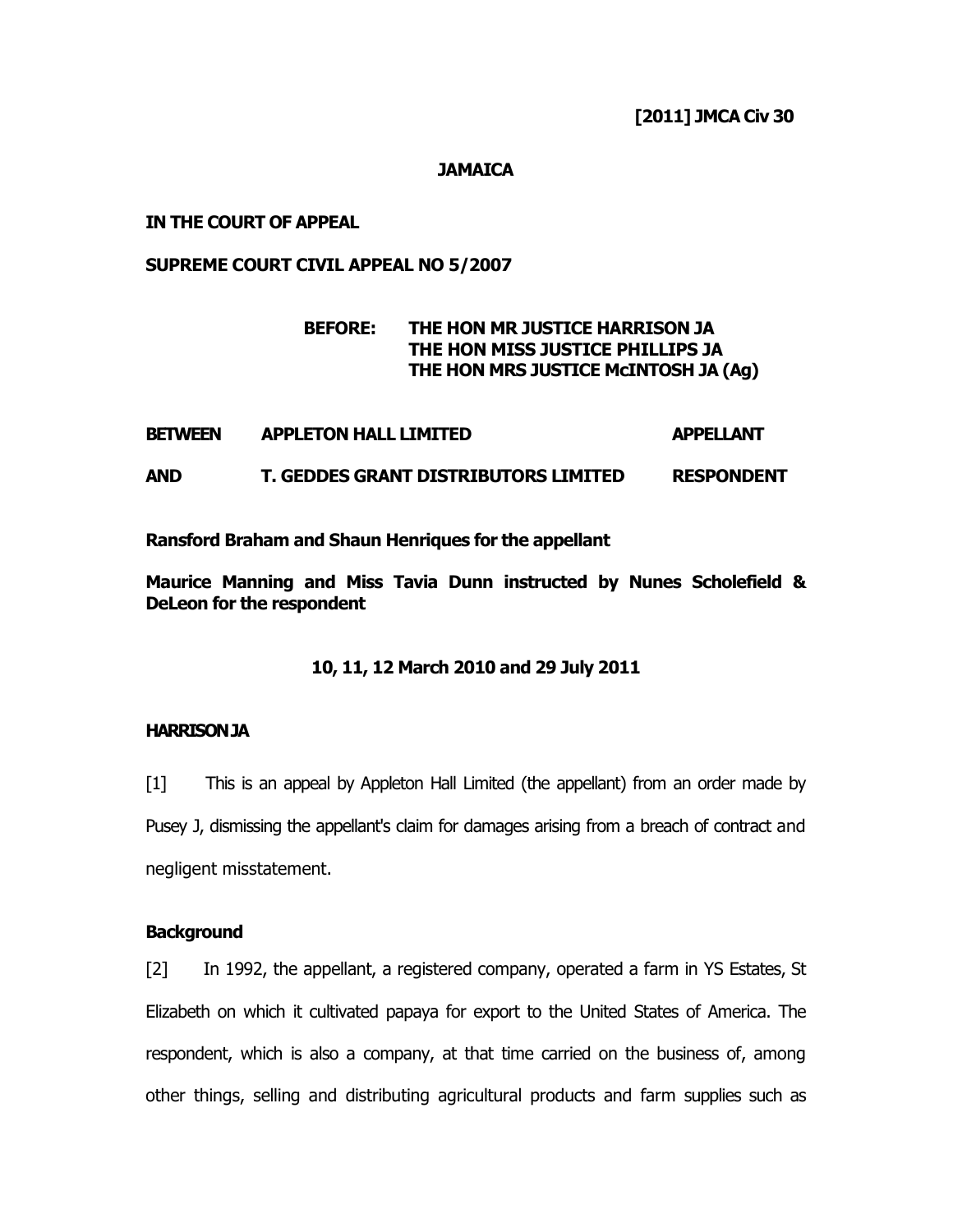insecticides and fungicides. Sometime around 5 January 1994, Mr Samuel Ashley, a sales representative at the respondent company, holding a Bachelor of Science Degree in Zoology and Botany and who had training and experience in the application of fungicides, visited the appellant's farm. The appellant's farm manager, Mr Michael Browne, indicated that he needed to purchase a fungicide known as Mancozeb to spray the papaya plants on the farm. The respondent had none in stock at that time and Mr Ashley suggested as an alternative, another product, Ridomil but Mr Browne indicated that this was not a suitable alternative. Mr Ashley then suggested Tri-Miltox Forte (TMF) which apparently was a product that was unfamiliar to the appellant and had never been used on its farm. As a result of the conversation between the parties, Mr Browne purchased two bags of TMF. Mr Browne combined these bags of TMF with another product Malathion, which he had always used with Mancozeb, to create a 'cocktail' mixture. This mixture was used to spray the papaya plants. Subsequently, the appellant purchased several bags of TMF, combined it in the same manner and used it to spray the entire acreage of papayas.

[3] In April 1996, the appellant commenced proceedings against the respondent "for breach of a contract for the sale of fungicide and/or negligent misrepresentation in advising the plaintiff to purchase Tri-miltox Forte fungicide for use in spraying papaya plants". In support of the cause of action for breach of contract, the appellant in its statement of claim asserted that:

- "4. Acting on the said advice the plaintiff brought a quantity of the said Fungicide [Tri-miltox Forte] from the Defendant.
- 5. It was an express and/or implied condition or term of the said sale agreement that the said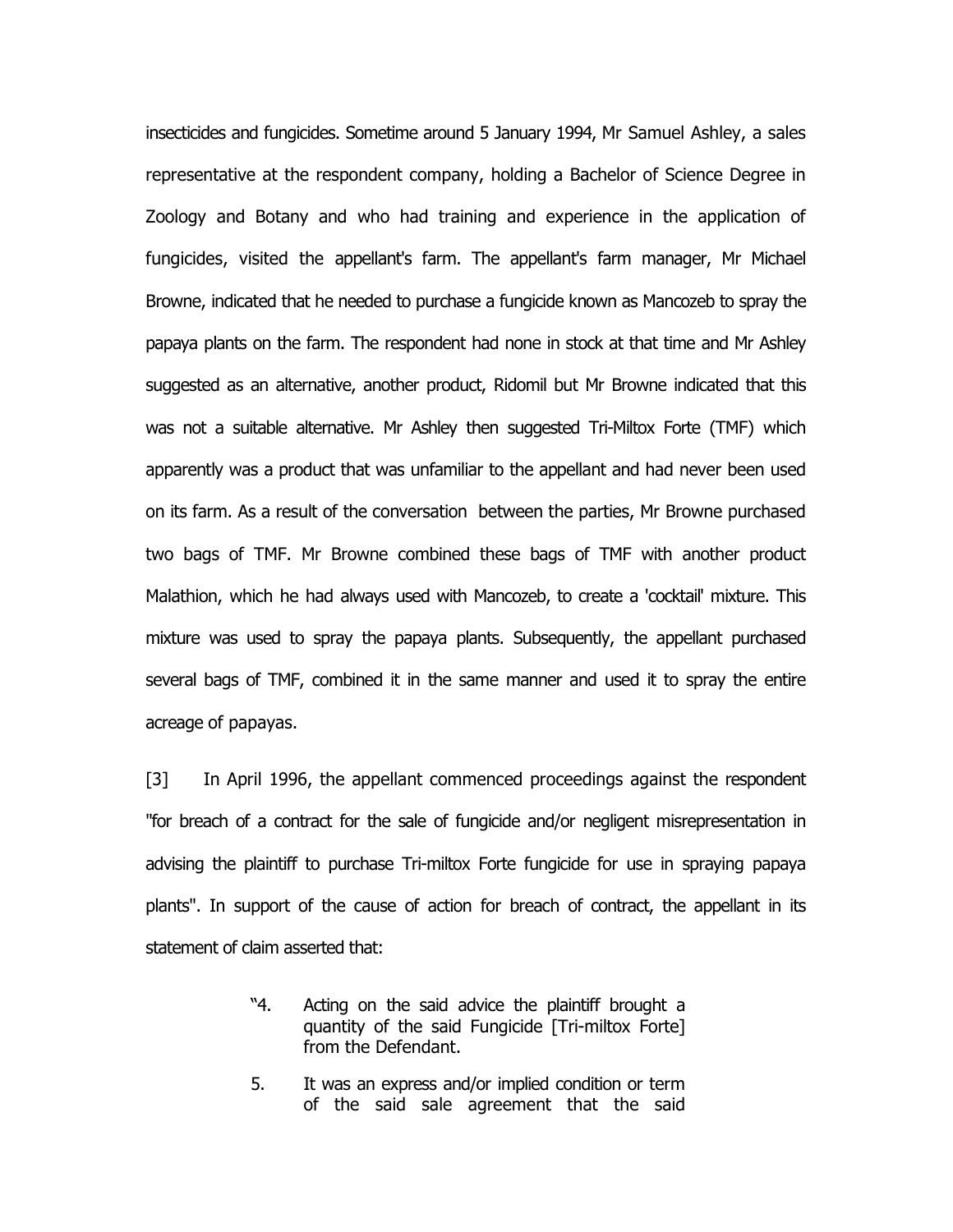fungicide was safe and suitable or fit for its said purpose.

6. In breach of the said condition or term the said fungicide was neither safe nor suitable or fit for the said purpose and substantially affected the flowering of the plaintiff's papaya plants and reduced their yield."

The particulars of negligence in respect of the claim for negligent misrepresentation were:

- "(1) Advising the Plaintiff that Tri-miltox Forte was a suitable substitute for Mancozeb which it had requested for the spraying of its papaya plants.
- (2) Advising the use of Tri-miltox Forte for the spraying of papaya plants without taking into account sufficiently or at all, its ingredients or composition, or in particular the dangers of the substantial proportion of copper it contained.
- (3) Recommending or advising the use of Tri-miltox Forte as a fungicide for spraying papaya plants when it knew or ought to have known that it was unsafe and/or unsuitable for use for that purpose.
- (4) Failing to foresee or wilfully or negligently failing to inform the Plaintiff of the likely effects or the danger in the use of Tri-miltox Forte in the spraying of papaya plants."
- [4] In its defence, the respondent denied that TMF was unsuitable or unfit for the

purpose for which it was bought. It instead averred that:

- "a. Tri-miltox is a suitable substitute for Mancozeb.
- b. Tri-miltox Forte is a copper based fungicide, and in particular does contain copper compounds which are not known to damage papayas.
- c. The Defendant will aver that at all material times it took reasonable care to employ persons who were trained in agricultural/natural sciences."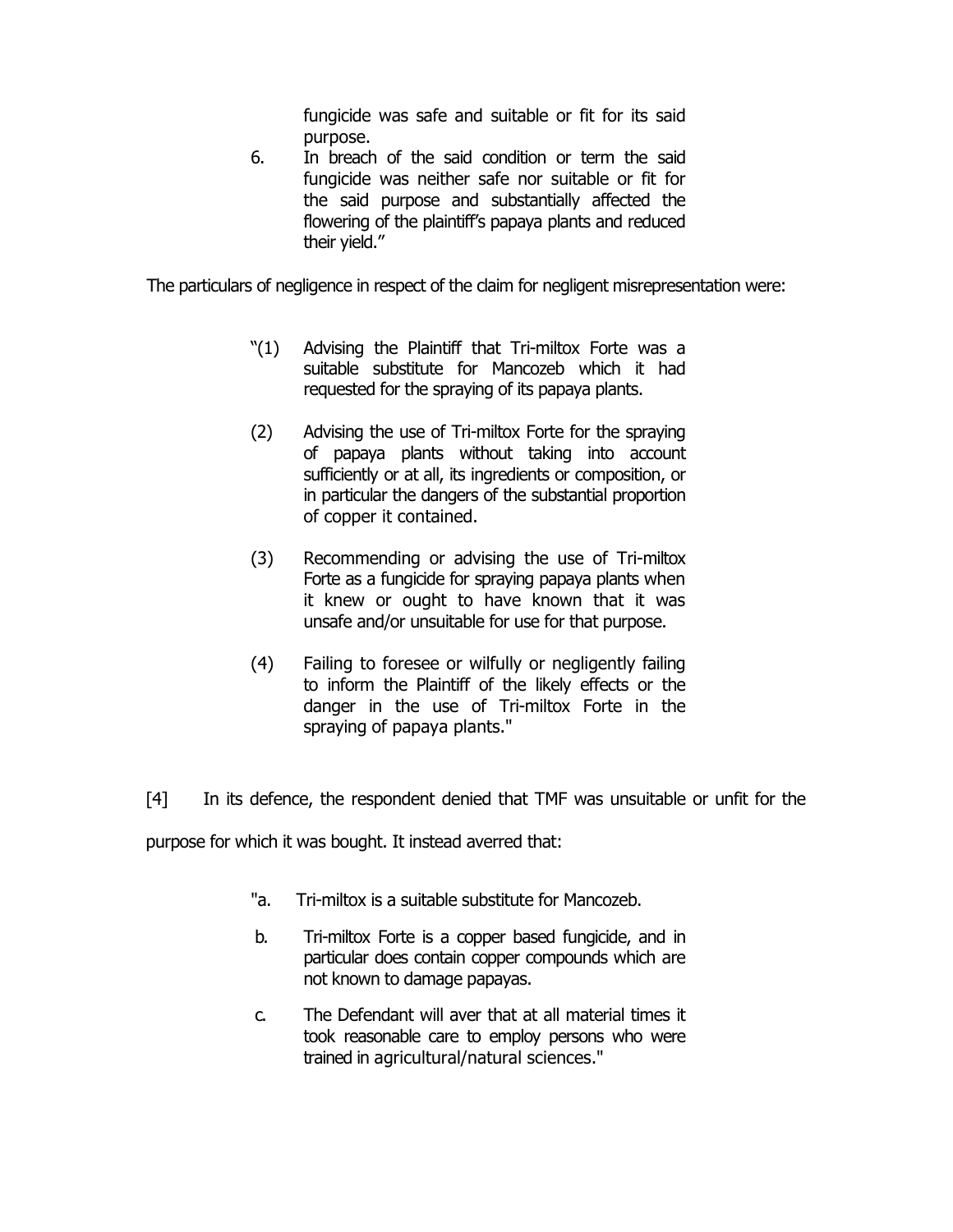The respondent further averred that if the appellant suffered any loss, it was caused

by the negligence of the appellant in:

- "a. Failing to apply Tri-Miltox Forte, in keeping with the clear instructions given to the Defendant.
- b. Applying Tri-Miltox in a manner wholly inconsistent with the Defendant's and/or manufacturer's recommendation and in particular the clear instructions outlined on its label.
- c. Spraying its plants at 7 day intervals and not at 2-3 week intervals as prescribed in the instructions for use.
- d. Applying a mixture of Tri-miltox Forte with the insecticide Malathion 25 WP to its papaya plant.
- e. Failing to make any preliminary test with the planned mixtures in order to observe the physical aspects of the spray and the reaction it produces on the crop to be treated.
- f. Failing to take any or any appropriate step to ensure that the mixture it intended to apply to its papaya would be safe and suitable for the purposes intended.
- g. Failing to forsee or willfully neglecting to consider the effects or danger in applying the mixture of Tri-Miltox Forte and the insecticide Malathion 25 /WP to its papaya."

[5] Each party relied on expert evidence. In support of its case, the appellant relied on the expert report of Dr Omer Thomas. Dr Thomas expressed the view that TMF is not an appropriate substitute for Mancozeb because, among other reasons, Mancozeb does not cause phytotoxicity in the same way that TMF does and TMF induces "acropetal blossom fall". The respondent's expert, Mr Standford McDonald, whose report was accepted by the learned judge, was of the view that although TMF contained copper, which, if applied in large amounts would be toxic to plants, it was a suitable substitute for Mancozeb because TMF was a combination of copper salts plus Mancozeb. He also stated that spraying compounds on papaya trees during flowering, especially on hot days, could result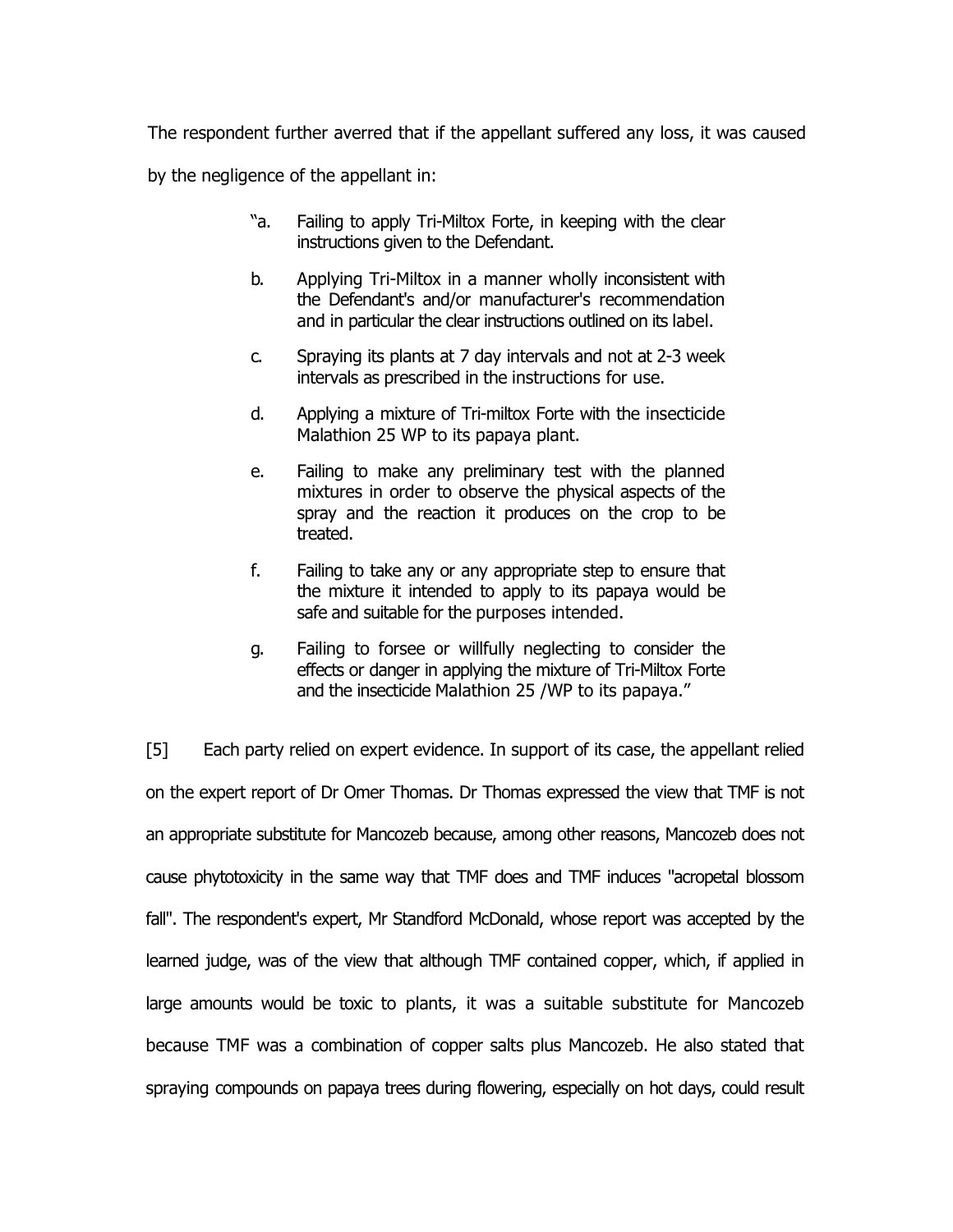in the flowers falling off.

[6] The learned judge gave an oral judgment which dealt succinctly with his reasons and indicated that should the need arise, he would deliver a written judgment at a later date. This written judgment, however, did not materialise. Both parties recorded the learned judge's findings and at the hearing before this court, the appellant indicated that it would rely on the findings as recorded by the respondent, which are as follows:

> "1. ... Mr. Samuel Ashley employee of the Defendant Company did not hold himself out to be an Agronomist or agricultural expert in any way. The relationship between them was merely one of salesperson to customer.

> > When Mr Ashley gave his opinion as to what was suitable, it was taken in that particular light. Mr Brown having received the advice, he then tried it out, looked at the plants and he made his observations about the plants. He was not relying on the technical expertise of Mr. Ashley as an Agronomist he was merely taking his recommendations as a sales person.

> > The Defendant did not know of any negative effects of Tri-Miltox Forte on papaya plants.

> > Nor am I of the view that they (sic) had a duty to test the Tri-Miltox Forte to see its effect.

…

Tri-Miltox Forte does affect the flowering of papaya plants and consequently again on the balance of probability apparently did affect the flowering of papaya plants at Appleton Limited. However, I am not of the view that there is sufficient evidence to indicate that the loss in relation to what Appleton Hall suffered was caused by the Tri-Miltox Forte for these reasons: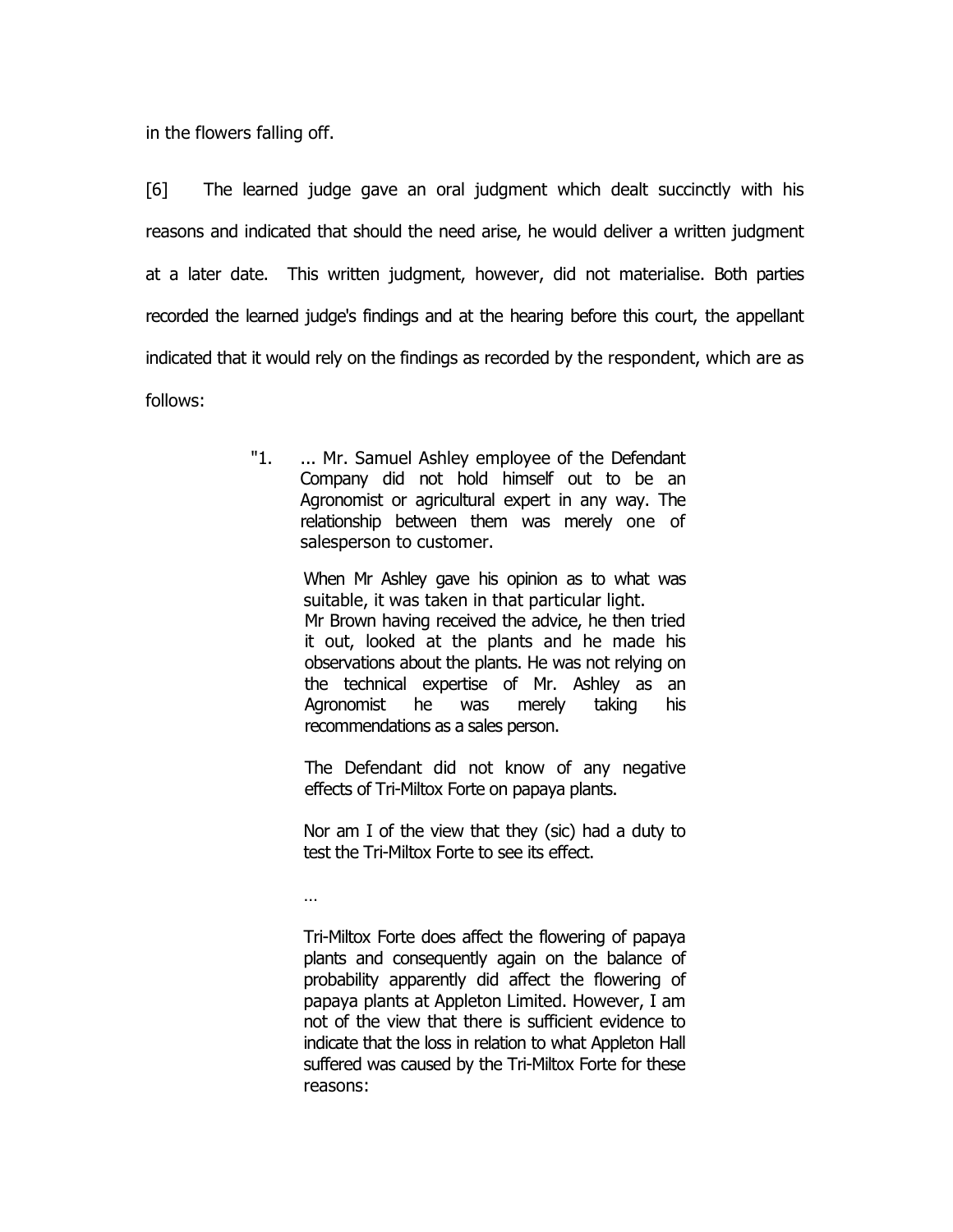- 1. Evidence is that Tri-miltox Forte inhibits the flowering of papaya plants. Mr. McDonald's evidence is that the flowering would fall off. There is no evidence that Tri-Miltox Forte would end any possible re-productive cycle and subsequent production of fruit of the papaya plant.
- 2. The evidence was insufficient in terms of the newly planted acres, as to when they were sprayed. A detailed explanation as to whether the figures that were shown as to the lack of production resulted (sic) in Tri-Miltox Forte was missing.
- 3. There is no evidence sufficient to indicate that the manner in which the Claimant applied the Tri-Miltox Forte or the mixture actually did cause this particular effect. (sic) Cognizant of the fact that the label indicated that one should be careful about mixing Tri-Miltox Forte and that one should do so in a trial basis. Having said that, I see nothing to indicate that this particular mixture was the reason for the damage to the plants."

[7] The appellant's 14 grounds of appeal challenged these findings of fact, save and except for the findings that Tri-Miltox Forte inhibited the flowering of the papaya plants and that the mixture was not the reason for the damage to the plants. I do not propose to set out the grounds as filed. In summary, the issues which we have to determine are:

- (a) whether there was a breach of section 15 of the Sale of Goods Act;
- (b) the extent to which the respondent is liable to the appellant for negligent misstatement; and
- (c) damages.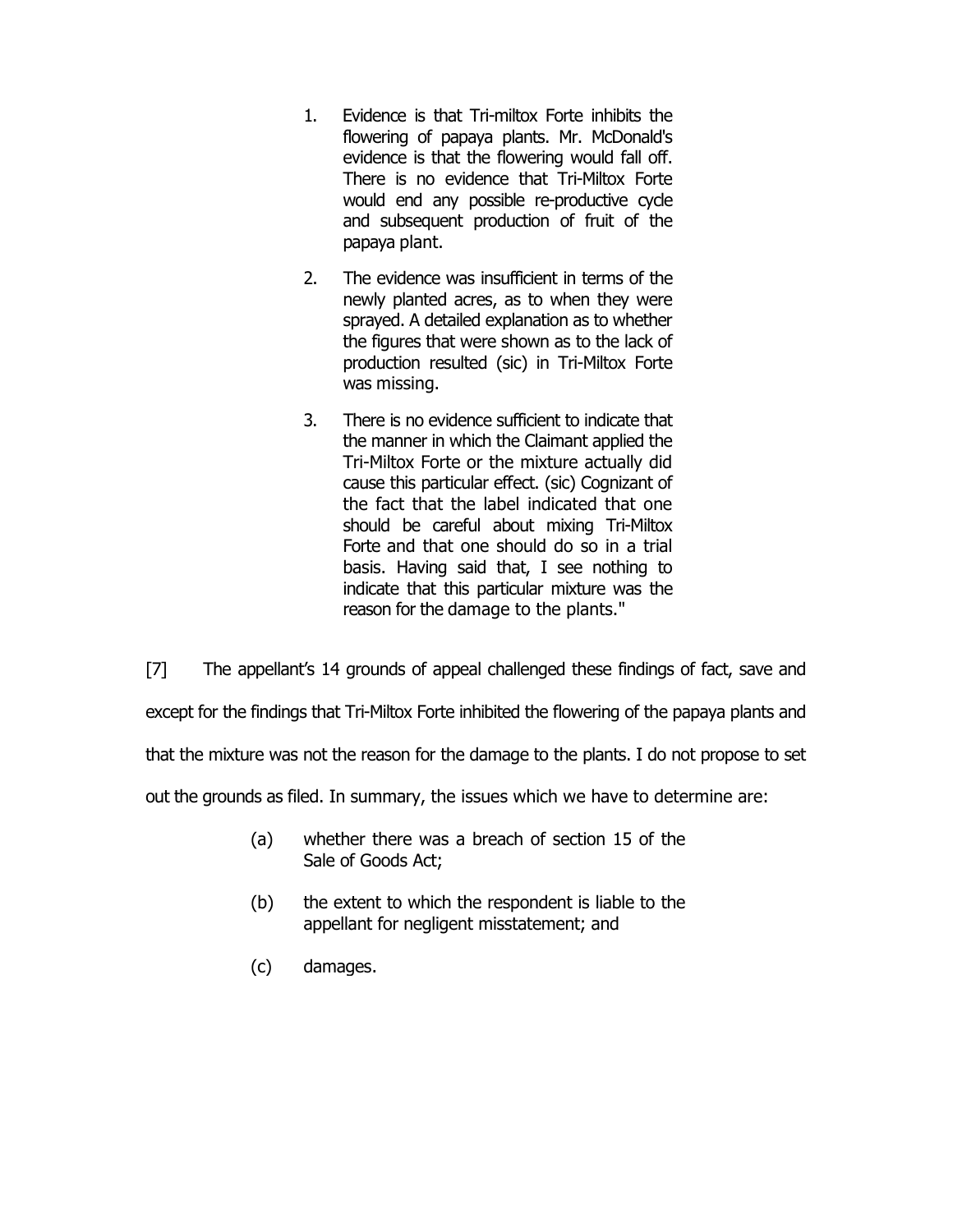### ISSUE NO 1

#### The Action for Breach of Contract

[8] The appellant's complaint is that the learned judge failed to consider and appreciate that the primary cause of action was breach of section 15 of the Sale of Goods Act (the Act). Before this court, Mr Braham, for the appellant, submitted that notwithstanding the fact that the pleadings had not made reference to this particular section, they embraced the section. He contended that the judge's findings indicated that he had made findings in respect of negligent misrepresentation and not in respect of breach of section 15 of the Act. He submitted that there are four conditions that must be established to succeed in an action under section 15 of the Act and that these had all been satisfied by the appellant. These, he submitted, are:

- (i) The appellant (as buyer) must expressly or impliedly make known to the respondent (as seller) the purpose for which the product was required.
- (ii) The appellant must have relied on the respondent's skill.
- (iii) The product is of a description which it is in the course of the respondent's business to supply.
- (iv) The product was not reasonably fit for the purpose.

[9] Mr Braham submitted that the first requirement had been satisfied because the evidence indicated that the appellant had made known to the respondent the purpose for ordering the product. That evidence, he said, started with the appellant ordering a particular product Mancozeb for the purpose of controlling and managing fungus. In the appellant's written submissions, reference was made to the pleadings, the evidence of Mr Ashley and the evidence of Mr Browne. Mr Braham argued that the second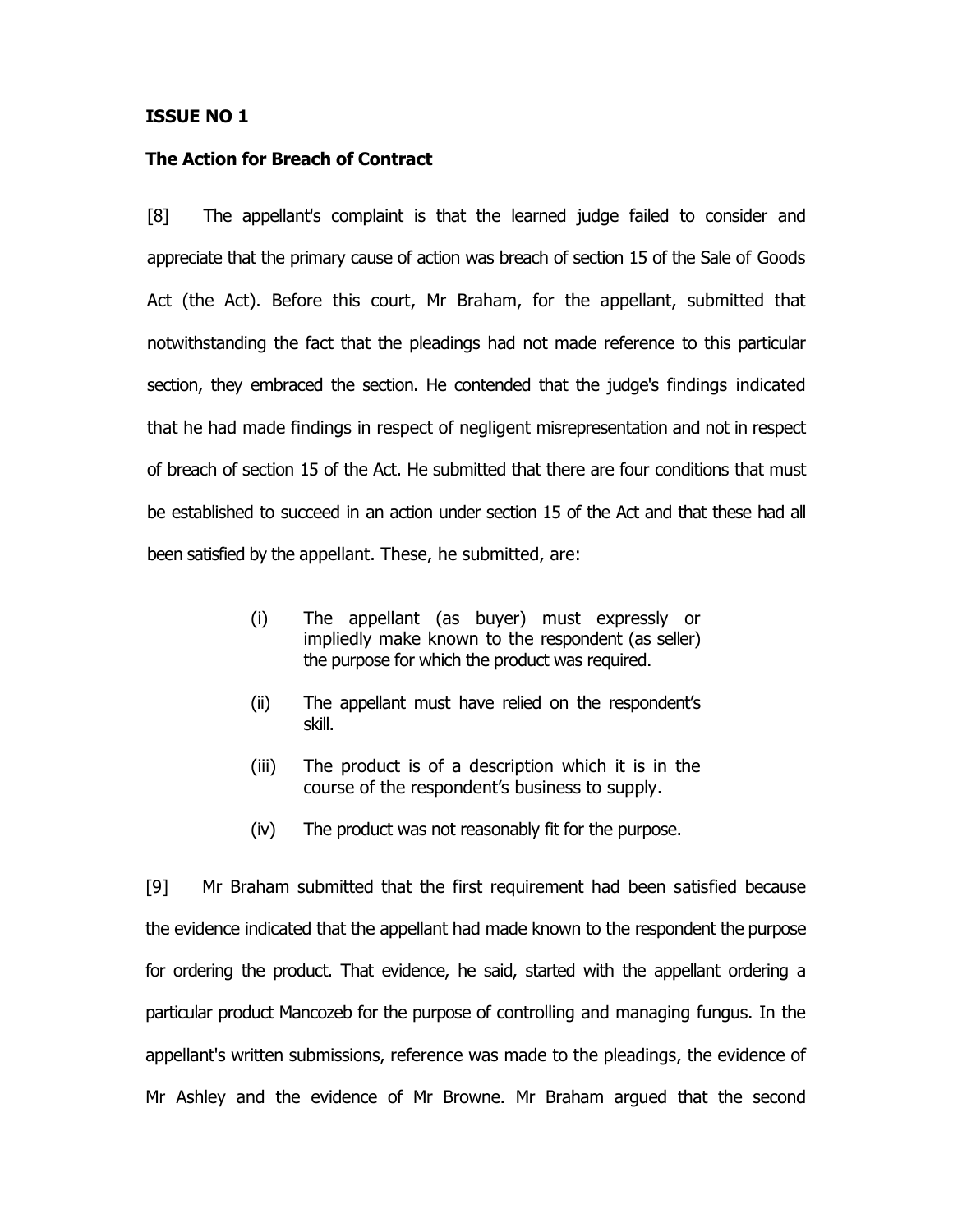condition was satisfied as Mr Ashley was the one who had suggested substitutes for Mancozeb, these substitutes being first, Ridomil and then, TMF. Mr Braham submitted further that the finding of the judge in respect of the effect of TMF on flowering, indicated that condition (iv) had been satisfied. There was no dispute between the parties that the third requirement had been satisfied.

[10] The respondent took no issue with the appellant's contention that the cause of action alleging breach of contract was really alleging a breach of the term implied by the Act that the product TMF was unfit for its required purpose. Before this court, Mr Manning argued that the fungicide TMF was fit for the purpose for which it had been required because it had been registered in Jamaica and had been used successfully in parts of Jamaica. Further, he argued, its composition included 20% of Mancozeb, the fungicide that had been requested by Mr Browne, and 21% copper compounds. It was further submitted that even if all the conditions were satisfied, the proviso should apply in that no liability should attach because the appellant had asked for the product by its trade name. It was argued that after the initial purchase, in the case of the other purchases, the appellant had requested and purchased TMF. Additionally, having used two bags of TMF, the appellant had been 'pleased' with the effect on the lush green leaves.

[11] I accept the appellant's submission that although the Act was never specifically mentioned, it is clear from the pleadings that the cause of action of breach of contract, being that the product was not suitable for its required purpose, was founded on section 15 of the Act.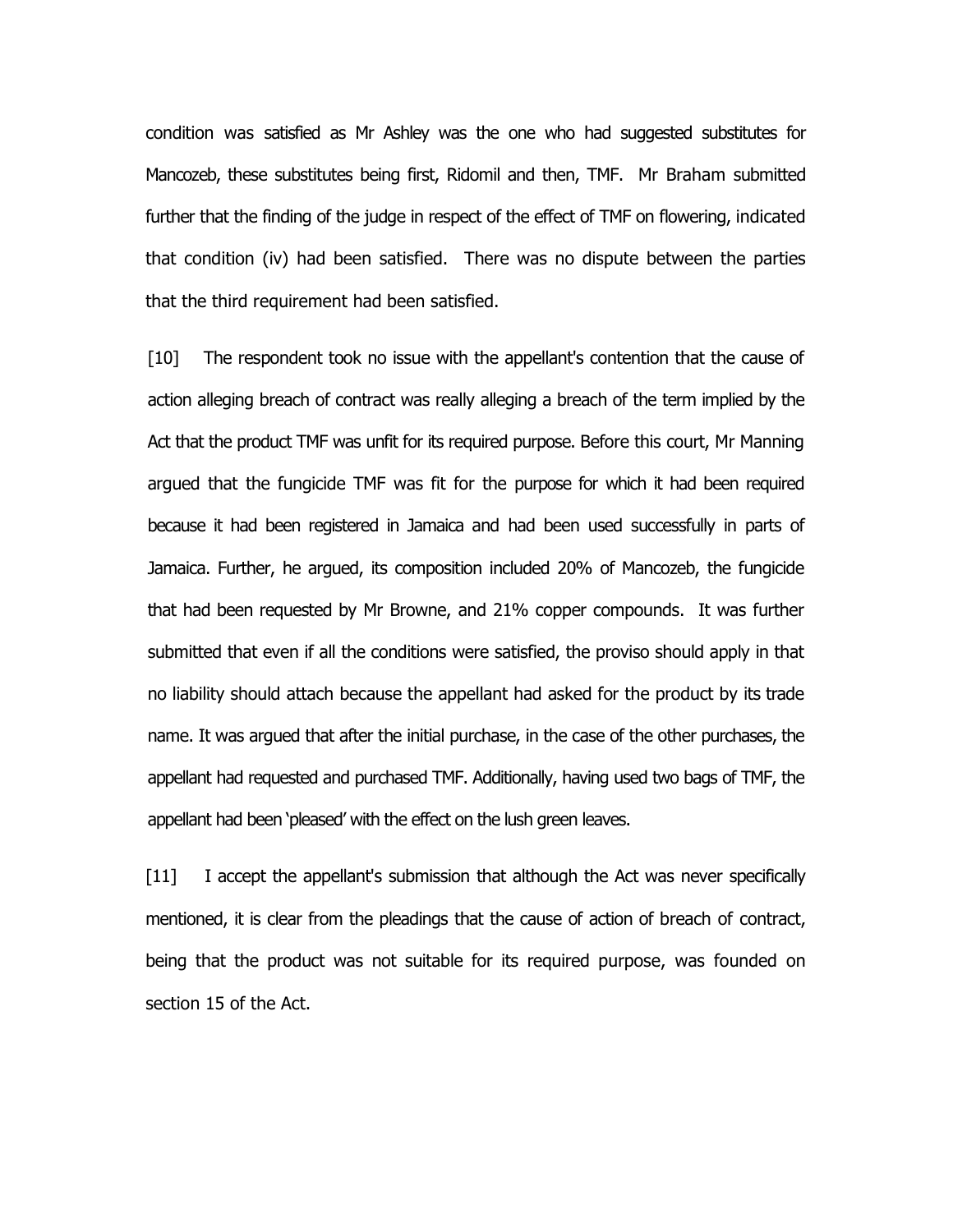- [12] Section 15 of the Act reads:
	- "(a) Where the buyer, expressly or by implication, makes known to the seller the particular purpose for which the goods are required, so as to show that the buyer relies on the seller's skill or judgment, and the goods are of a description which it is in the course of the seller's business to supply (whether he be the manufacturer or not), there is an implied condition that the goods shall be reasonably fit for such purpose, provided that in the case of a contract for the sale of a specified article under its patent or other trade name, there is no implied condition as to its fitness for any particular purpose." (Emphasis supplied)

It is clear from the section that the conditions that must be established in order to succeed in an action are those which have been outlined by Mr Braham. It seems to me that on a literal construction of this section, conditions (i) and (ii) above are interdependent in that reliance on the seller will be imputed to the buyer based on the manner in which the buyer makes known to the seller the particular purpose for which the product is required. Nothing further is needed to prove reliance. I find support for this conclusion in Ashington Piggeries Ltd v Christopher Hill [1972] AC 441 where Lord Diplock had this to say about section 14 of the English Act which is equivalent to section 15 of our Act:

> "So far as concerns the conduct of the buyer, the circumstances which give rise to the implied condition ... are first, that he should make known expressly or by implication to the seller what is the particular purpose for which the goods are required and, secondly, that he should do so in such a way as to make the seller reasonably understand that he is relying on the seller to exercise sufficient skill or judgment to ensure that the goods are fit for that particular purpose. This he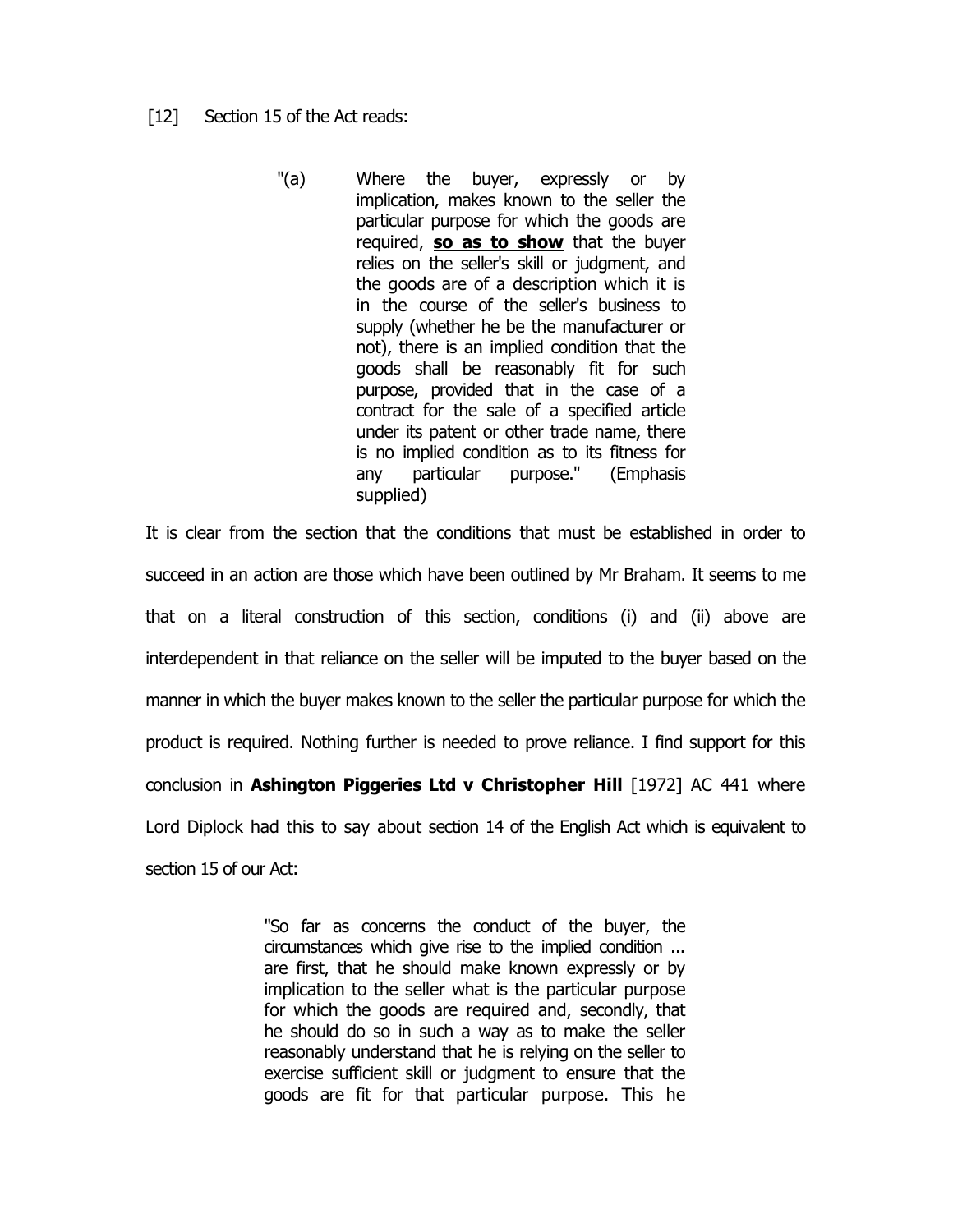generally does by selecting a seller who makes it his business to supply goods which are used for purposes of that kind. It does not matter that the seller does not possess the necessary skill or judgment nor does it matter that in the then state of knowledge no one could by exercise of skill or judgment detect the particular characteristic of the goods which rendered them unfit for that purpose. This may seem harsh on the seller, but its harshness is mitigated by the requirement that the goods must be of a description which it is in the course of the seller's business to supply. By holding himself out to the buyer as a manufacturer or dealer in goods of that kind he leads the buyer reasonably to understand that he is capable of exercising sufficient skill or judgment to make or to select goods which will be fit for the particular purpose for which he knows the buyer wants them."

In fact it seems that Lord Diplock is suggesting that by the mere fact of the buyer indicating to the seller that he wishes to purchase a product and this product is within the seller's business to supply for purposes of the kind required by the buyer, the buyer is indicating that he is relying on the seller's judgment to provide him with a product that is fit for that purpose.

[13] There is no dispute that Mr Browne did make known to Mr Ashley, the particular reason for his purchase of the product. In his witness statement, Mr Ashley stated that he first recommended Ridomil but Mr Browne indicated that it would not be suitable because it would leave a residue on the fruits which were not acceptable in the US market and it was then that he recommended TMF. So then, based on the tenor of the interaction between both men, Mr Ashley was fully aware that the appellant needed fungicide to treat its papaya plants that were being cultivated for export. Although it was not explicitly admitted, I think it a reasonable conclusion to draw that the appellant was seeking a product that would have little or no deleterious effect on the papaya plant. In its defence, the respondent agreed with the appellant's assertion in its particulars of claim that it (the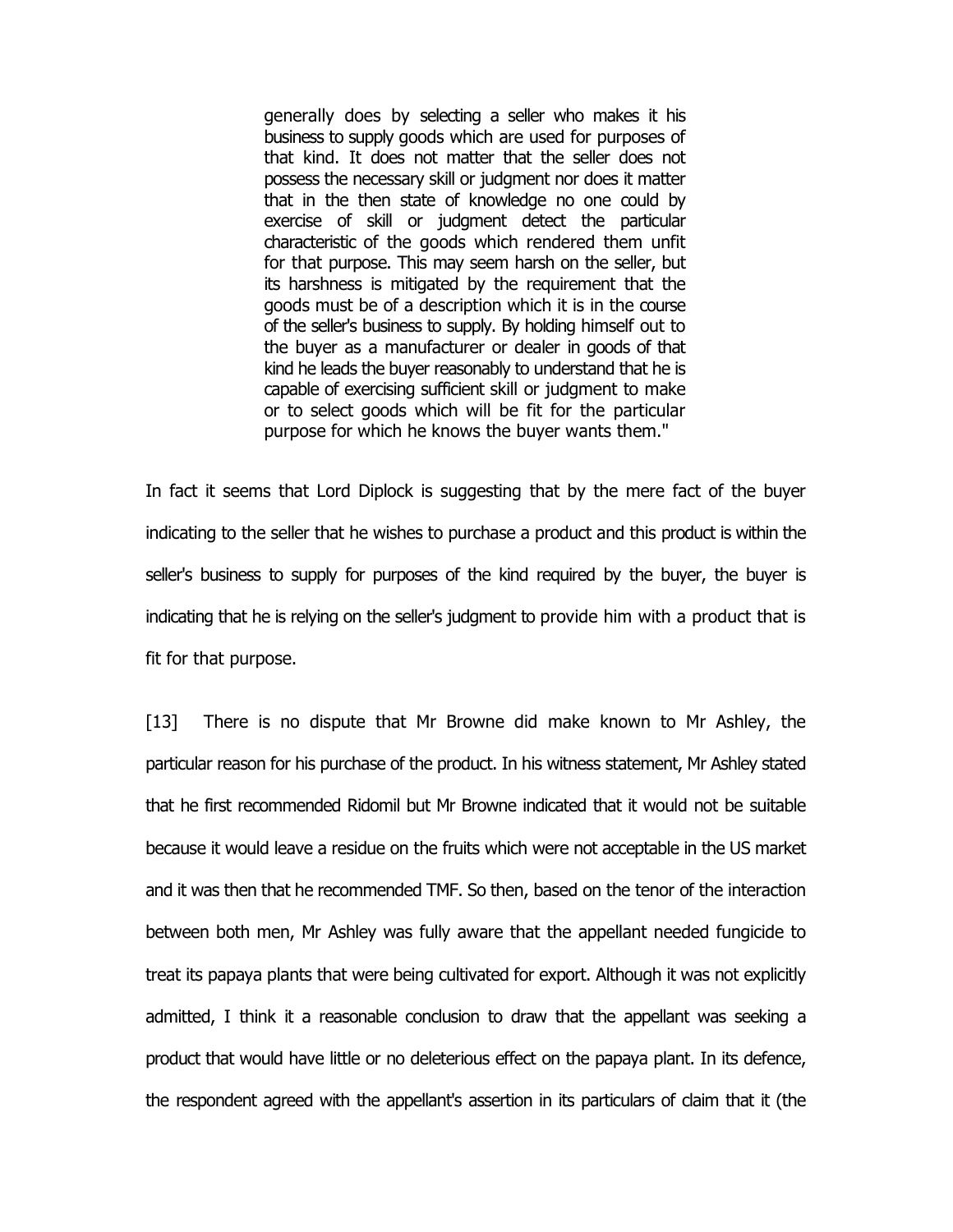respondent) "carries on the business of selling and distributing fungicides and in that connection advises customers on the use of the products". This was essentially why Mr Ashley visited the appellant's farm. Thus, by deciding to order from Mr Ashley, who was an agent of the respondent which was in the business of supplying fungicides, Mr Browne was indicating to Mr Ashley that he was placing reliance on Mr Ashley that he would be supplied with a fungicide fit for the use that he required. These facts would satisfy conditions (i) and (ii) of the requirements. Condition (iii) has been satisfied in that there was no denial by the respondent that TMF is a product which it was within its business to supply.

[14] The critical issue then is whether TMF was reasonably fit for the purpose for which it was required. The respondent's expert (Mr MacDonald) in his response to the questions posed by the appellant's attorney, indicated that TMF could be used on papayas but that he would not recommend its use on papayas when they were flowering, particularly in hot areas such as YS, St Elizabeth. The inference to be drawn from this is that, TMF is capable of having a deleterious effect on the papaya plants depending on when it is applied to the plants. Although this was not explicitly confirmed by the expert, it is interesting to note that in cross-examination, Mr Stuart Hanson, the respondent's agricultural manager, admitted that if TMF did in fact affect the flowering of the papaya plant, it would affect the yield and affect the majority of the useful life of the plant. The learned judge found that TMF inhibited the flowering of plants and that it did affect the appellant's plants. He also found that the way in which Mr Browne combined TMF with other products to make a cocktail mixture to spray the plants, did not affect the plants. The respondent did not file a counter notice challenging these findings.

[15] In light of the judge's findings and the evidence that TMF would affect the yield, it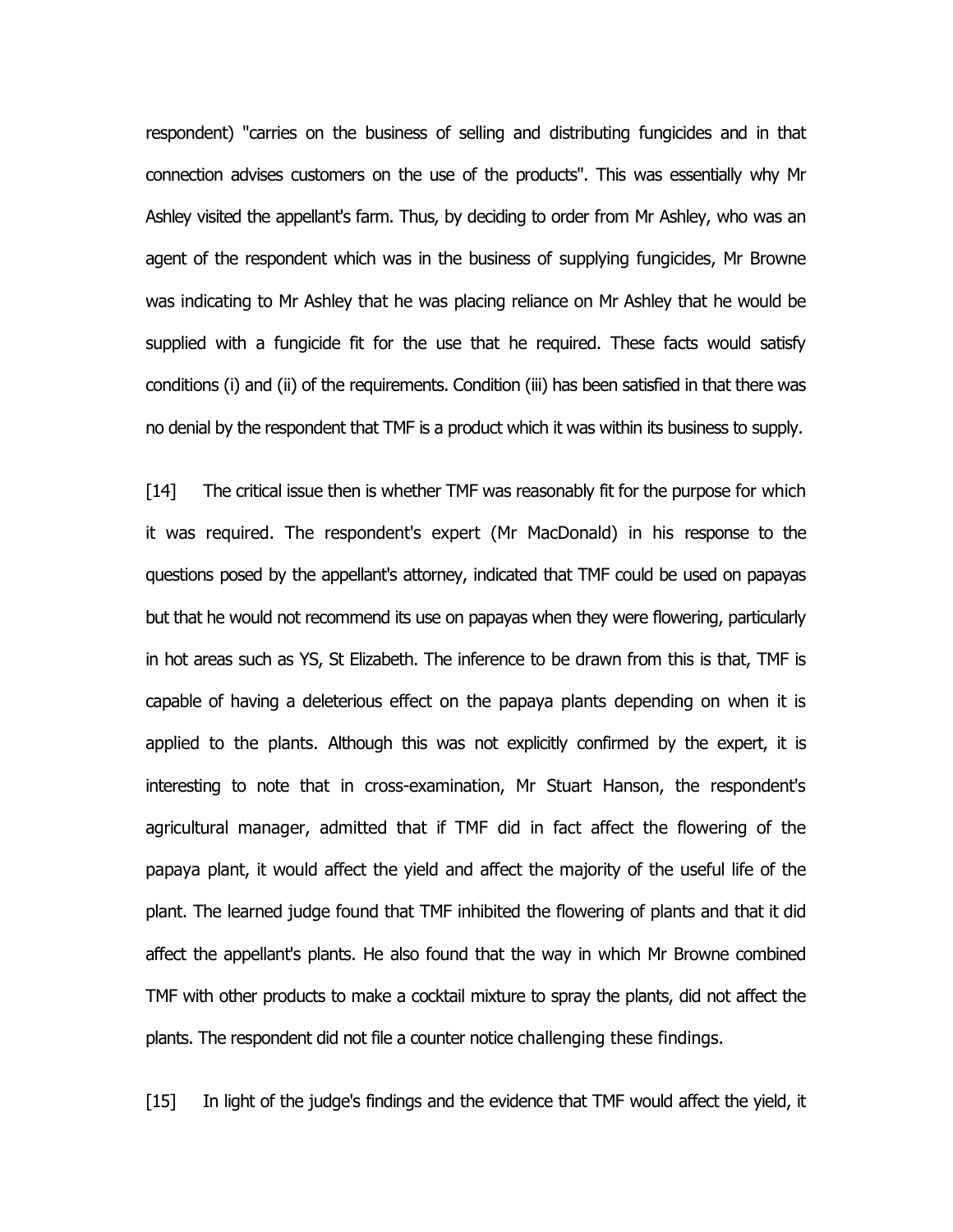is my view that the learned judge should have found that TMF was not reasonably fit for the purpose for which the appellant bought it. The facts that TMF had been registered in Jamaica at the time of these events and that it had been used in some parts of Jamaica without detriment, while significant, cannot be determinative of this issue, since, I would think, the individual circumstances in which the product is used is the overriding consideration.

[16] As to the question of whether the proviso applies, in his evidence, Mr Browne said that he had first ordered two bags to assess the effect and then he had ordered more. In **Baldry v Marshall** [1925] 1 KB 260, Bankes LJ said:

> "The mere fact that an article sold is described in the contract by its trade name does not necessarily make the sale a sale under a trade name. Whether it is so or not depends upon the circumstances. I may illustrate my meaning by reference to three different cases. First, where a buyer asks a seller for an article which will fulfil some particular purpose, and in answer to that request, the seller sells him an article by a well-known trade name, there, I think it is clear that the proviso does not apply. Secondly, where the buyer says to the seller, 'I have been recommended such and such an article' mentioning it by its trade name  $-$  'will it suit my particular purpose?' naming the purpose, and thereupon the seller sells it without more, there again I think the proviso has no application. But there is a third case where the buyer says to a seller, "I have been recommended so and so" - giving its trade name- "as suitable for the particular purpose for which I want it. Please sell it to me." In that case I think it is equally clear that the proviso would apply... **In my opinion**, the test of an article having been sold under its trade name within the meaning of the proviso is: Did the buyer specify it under its trade name in such a wav as to indicate that he is satisfied, rightly or wrongly, that it will answer his purpose, and that he is not relying on the skill or judgment of the seller, however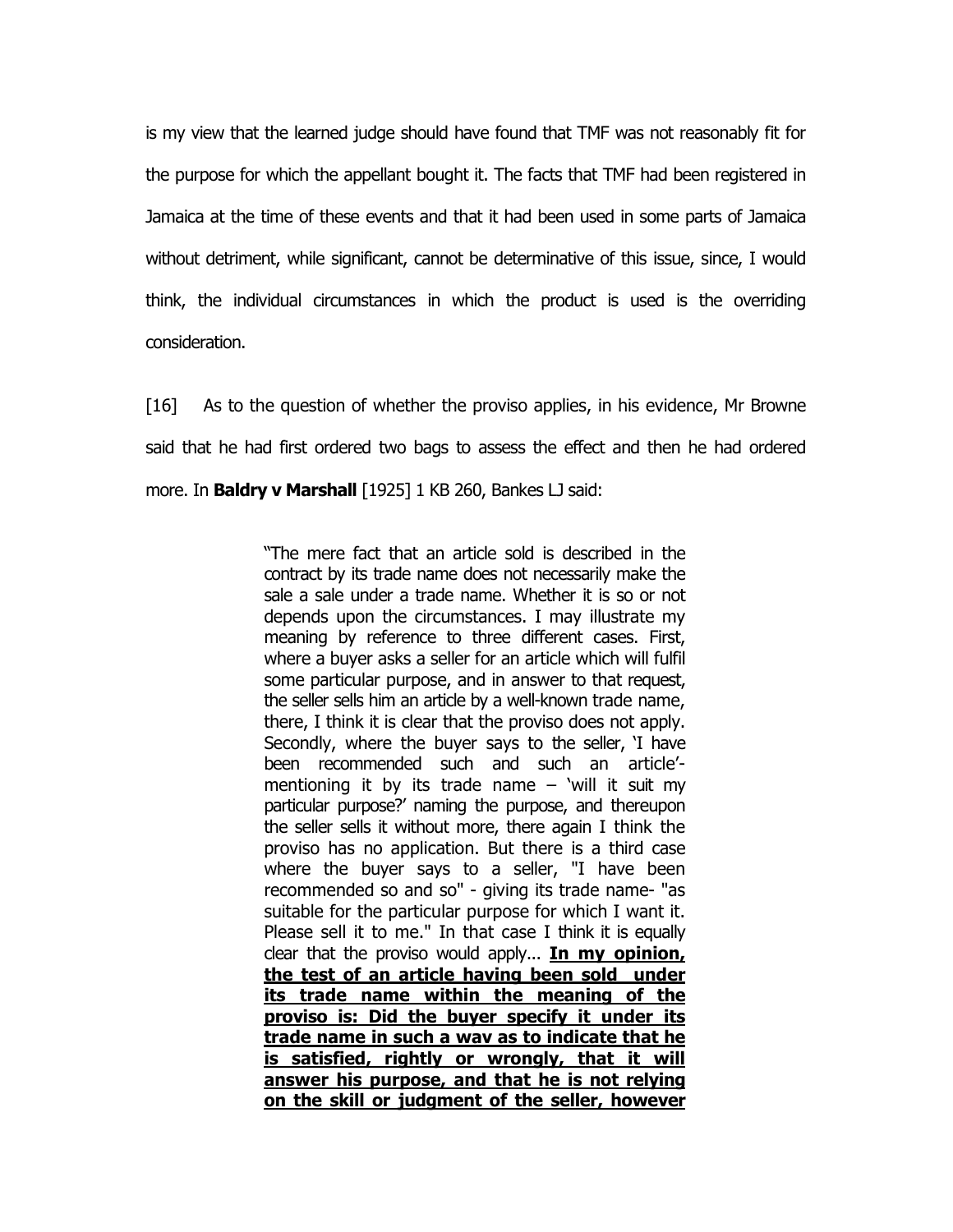## great that skill or judgment may be?" (Emphasis supplied)

In these circumstances, I do not think that the proviso applies. The subsequent purchase, in my view, cannot be divorced from the initial purchase since the former was made based on the result of the initial order that was made as a result of the recommendation of Mr Ashley. I do not think it can be said that Mr Browne in purchasing more of TMF indicated that he was not relying, at least indirectly, on the skill or judgment of Mr Ashley.

[17] Since the question of loss concerns both causes of action, I will reserve that discussion to be dealt with more conveniently after I have considered the appeal in respect of negligent misstatement.

## ISSUE NO 2

### The Action for Negligent Misstatement

#### The Appellant's Submissions

[18] In the written submissions for the appellant, it was argued that the learned judge had erred when he thought it relevant to make a finding as to whether Mr Ashley had held himself out to be an agronomist or an expert. It was submitted that the authorities do not require the person giving the advice to be an expert of a particular type, but that it is sufficient, if in the ordinary course of business the advice is given in circumstances in which it is reasonable to ask and receive the advice and where it would be reasonable to rely on the skill and judgment of the adviser. Before this court, Mr Braham relied on the case of **Caparo Industries plc v Dickman and Others** [1990] 1 All ER 568; [1990] 2 Ac 605 as providing the requirements that should have guided the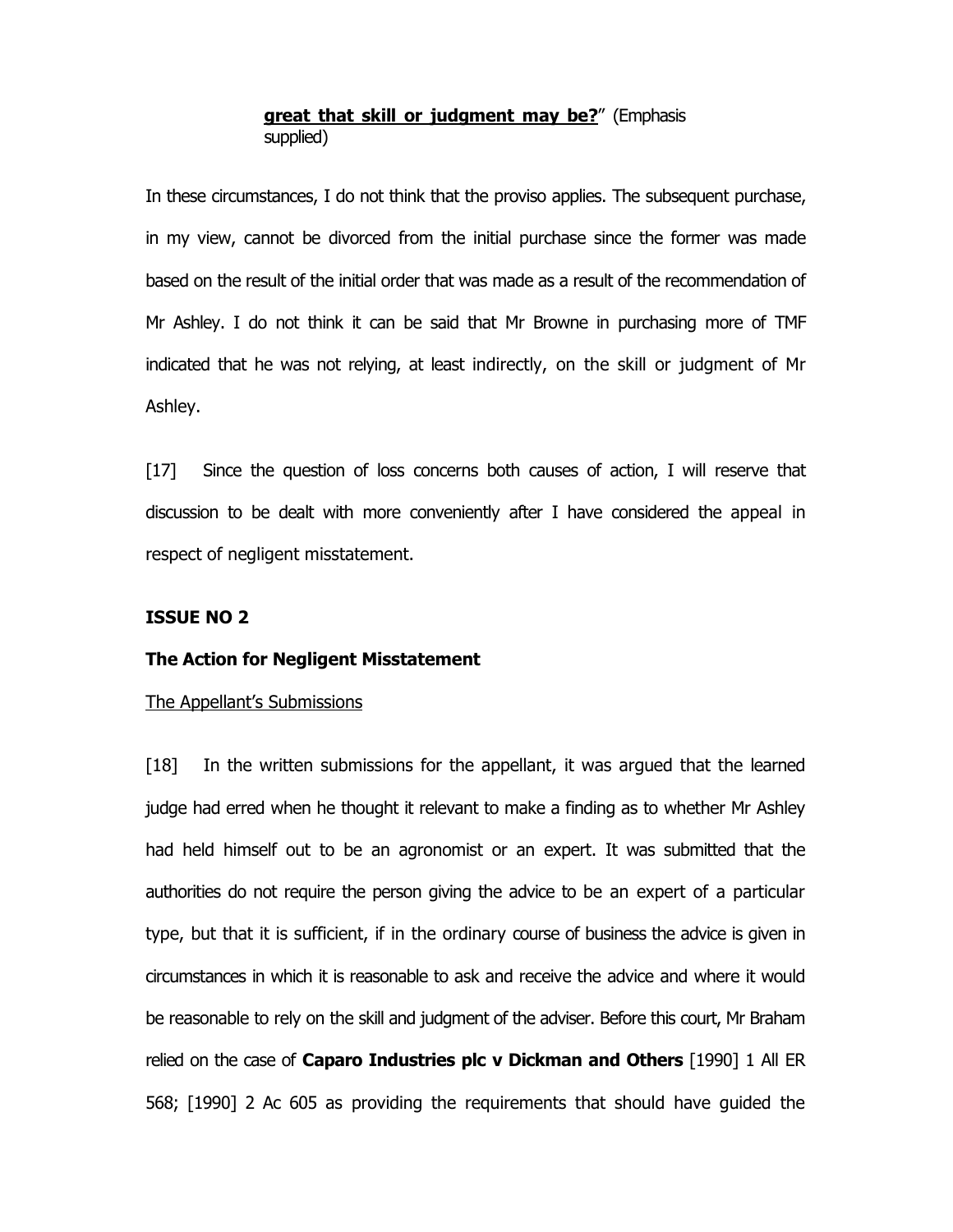learned judge in determining liability. He submitted that these are:

- "(1) [That] the advice is required for a purpose, whether particularly specified or generally described, which is made known, either actually or inferentially, to the adviser at the time when the advice is given.
- (2) The adviser knows, either actually or inferentially, that his advice will be communicated to the advisee, either specifically or as a member of an ascertainable class, in order that it should be used by the advisee for that purpose.
- (3) It is known, either actually or inferentially, that the advice so communicated is likely to be acted on by the advisee for that purpose without independent enquiry
- (4) It is so acted on by the advisee to his detriment."

He submitted that the question that ought to have been asked was not, "Did he hold himself out as an agronomist?" The questions to be asked should have been those that were consonant with the requirements outlined in **Caparo Industries**. The thrust of the submissions seems to be that, the learned judge ought to have considered each of the above requirements and applied them to the circumstances of this case. It was submitted, in written submissions, that the following pieces of evidence indicated that it was reasonable for the appellant to have relied on Mr Ashley:

- "(a) Mr Ashley is a graduate of the University of the West Indies with a B Sc. degree in Zoology and Botany and that he has experience in the application of fungicides.
- (b) that he travels the island and is in contact with farmers who from time to time would order products from him.
- (c) that because of his training, he is qualified to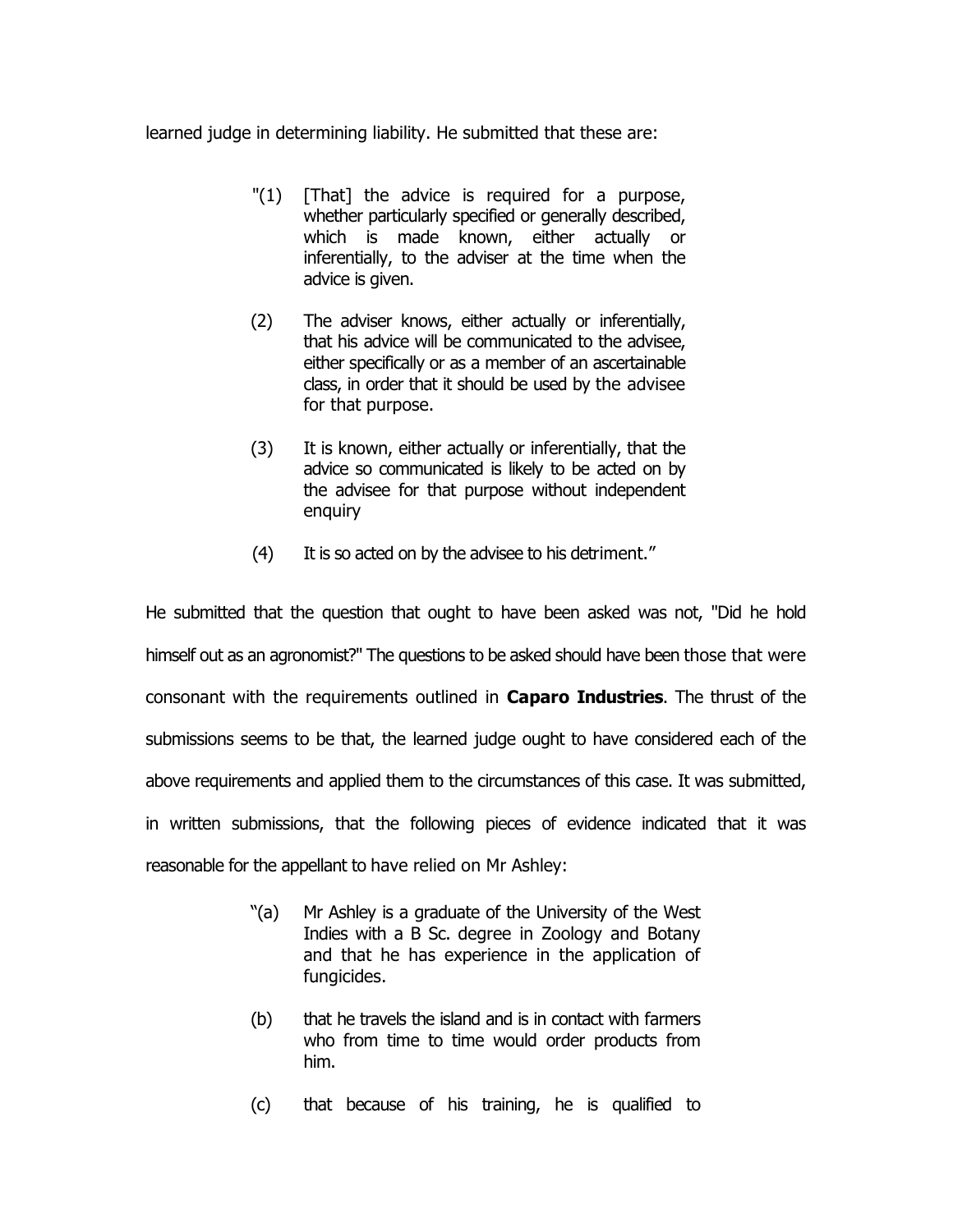recommend the use of a product when particular problems are brought to his attention by farmers.

(d) Mr Ashley visited the appellant's farm from time to time in an attempt to sell the respondent's products."

[19] It was also submitted that the learned judge had fallen into error when he thought it relevant to make a finding that Mr Ashley had not held himself out to be an expert. It was argued that in any event, the judge's finding that Mr Browne had taken Mr Ashley's recommendation and had acted on it was sufficient to ground liability. It was further submitted that to the extent that the learned judge had implicitly found that Mr Browne had not been relying on Mr Ashley because he had observed the plants after the application of the two bags of TMF, the learned judge had fallen into error. This was so because the fact that when TMF was first applied the leaves became greener would have served only to increase Mr Browne's confidence in the recommendation given to him by Mr Ashley. Further, it was submitted, the appellant would not have been in any contact with TMF but for the intervention of Mr Ashley.

[20] Mr Braham pointed out that the Privy Council in **Mutual Life and Citizens' Assurance Co Ltd v Evatt** [1971] AC 793 had narrowed the scope for finding or establishing a duty in cases of negligent misstatement. In that case, the Board held that liability would attach only in two instances: (i) where, by carrying on a business or profession involving the giving of advice calling for special skill and competence, the defendant made it known that he claims or possesses and is prepared to exercise the skill and competence used by persons who give such advice in the ordinary course of their business and (ii) where, though the defendant does not carry on any such business he had let it be known in some other way at or before the time the advice is sought that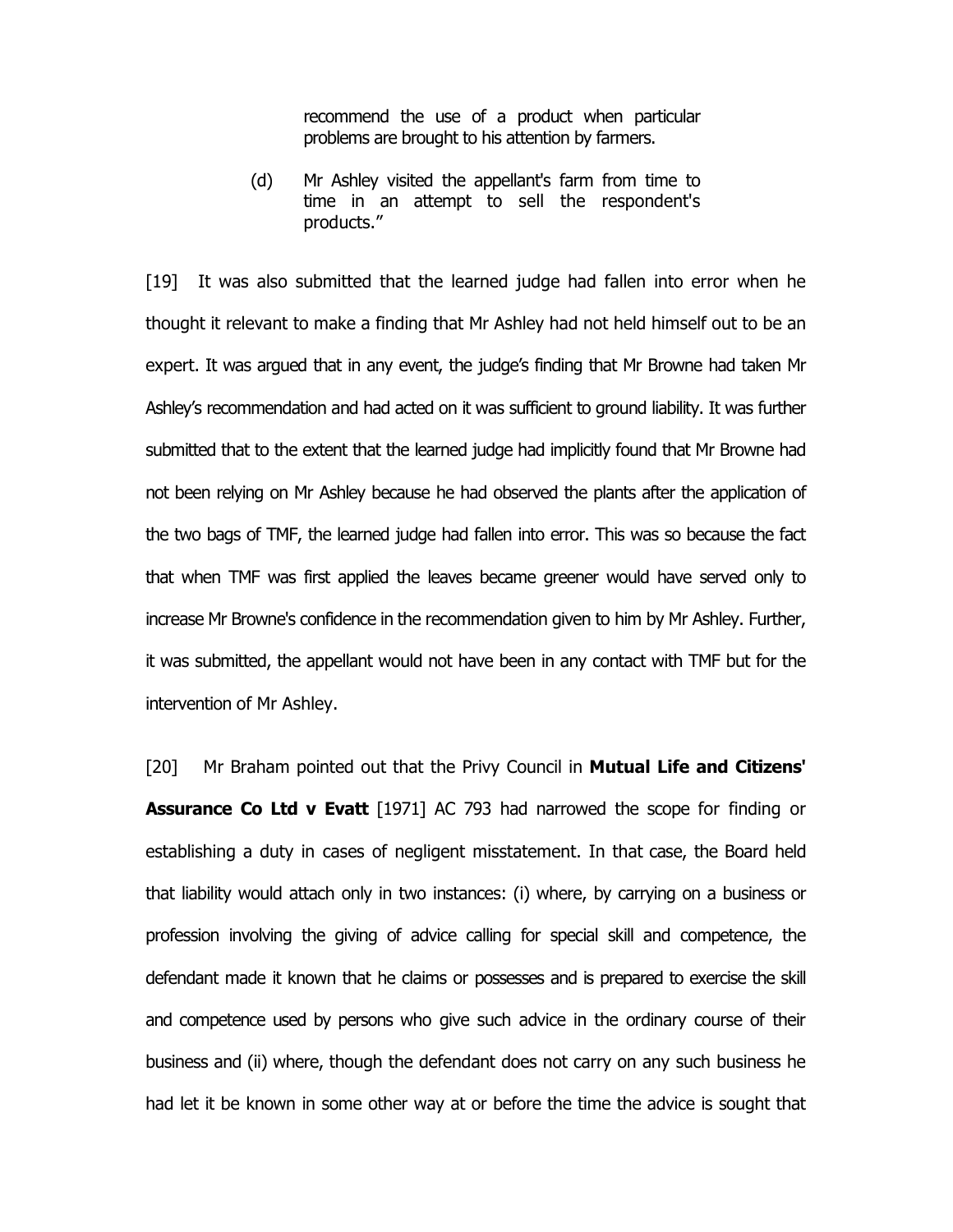he claims to possess skill and competence in the subject matter of the enquiry comparable with that of persons who do carry on the business of advising on that subject matter and is prepared to exercise that skill and competence. He submitted that liability would still attach on an application of either of the two aforementioned categories. In respect of the first category, the respondent was not only involved in the business of selling fungicides but it was also involved in the business of advising on the use of these products. In respect of the second category, Mr Ashley had let it be known that he had both the skill and competence in the subject matter of fungicides. Further, he had asserted in his witness statement that "because of my training I am qualified to recommend the use of a product when a particular problem is brought to my attention".

[21] In respect of the judge's finding that there was no obligation on the respondent to test, it was submitted in the appellant's written submissions that the case of Vacwell Engineering Co Ltd v BDH Chemicals Ltd [1971] 1 QB 88 demonstrates that the answer to whether the defendant had a duty to test is an affirmative one. It was further submitted that whether or not the respondent had a duty to test the product, it had the duty to do some proper research to ensure that the advice was correct; it was not enough simply to rely on the manufacturer's label.

### The Respondent's Submissions

[22] In its written submissions, the respondent seems to have accepted that the applicable principles as to the establishment of liability are those set out in **Caparo Industries.** It was submitted that the nub of the matter concerned a determination of whether the latter two of the four conditions in **Caparo Industries** existed viz,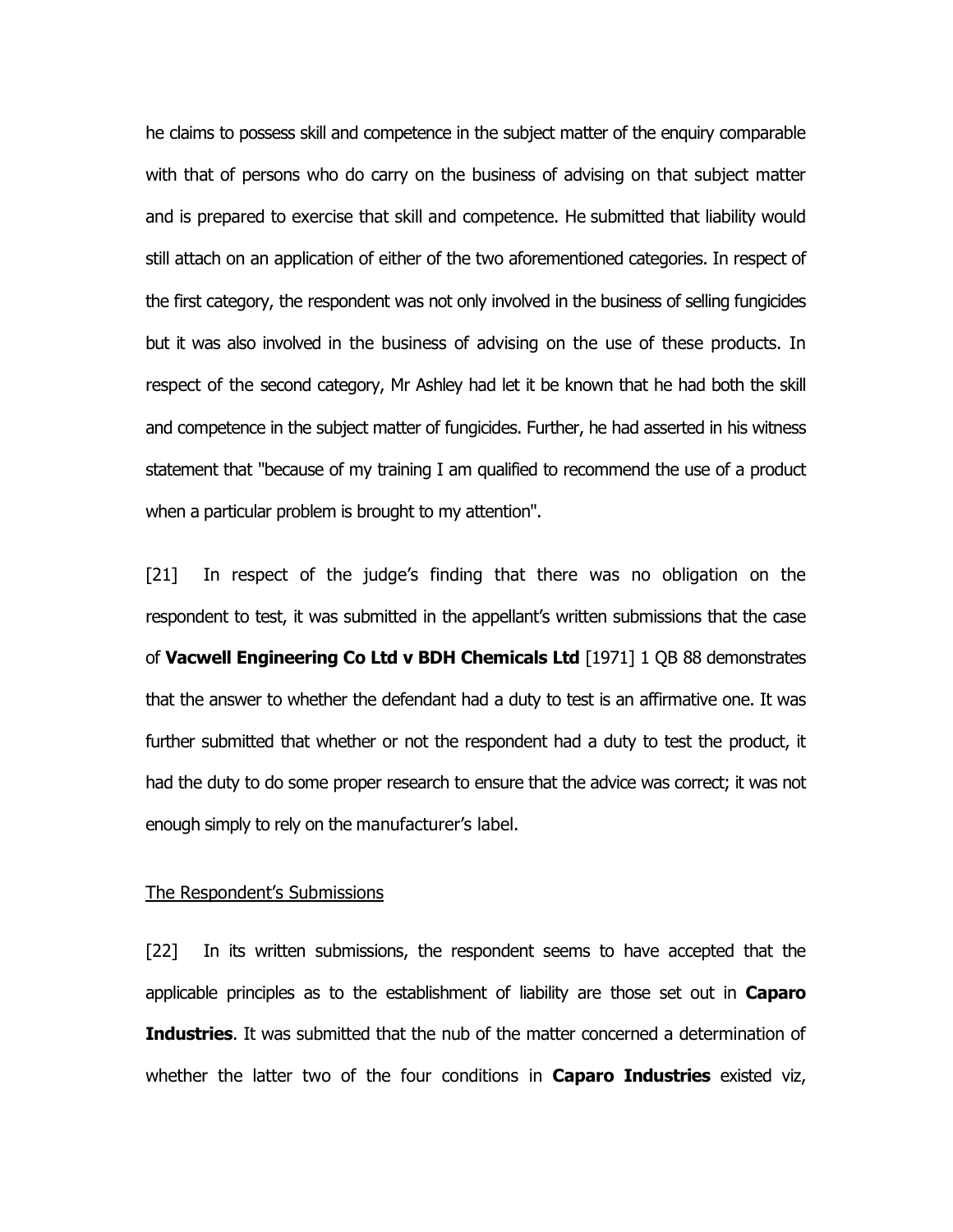whether it was known either actually or inferentially that the advice was likely to be acted upon without independent enquiry and whether it had been acted upon to the detriment of the appellant.

[23] It was further submitted on the respondent's behalf that Mr Browne's reliance on the advice of Mr Ashley was *de minimis*. In his submissions before this court, Mr Manning argued that the following aspects of the evidence indicated that Mr Browne could not have been expected to rely solely on Mr Ashley's advice:

- (a) Mr Browne admitted that he had followed the manufacturer's label and the instructions. This amounted to an independent enquiry. The instructions recommend that the user carry out a preliminary test at his responsibility and expense. In carrying out the preliminary test, the user would have ascertained the effect of the product on his crops.
- (b) The appellant was a member of an association of papaya growers which shared agricultural information.
- (b) Mr Richard Wates, a fellow farmer who was a part of the agricultural association, gave plant husbandry advice to the appellant.
- (c) Mr Browne was the one who corrected Mr Ashley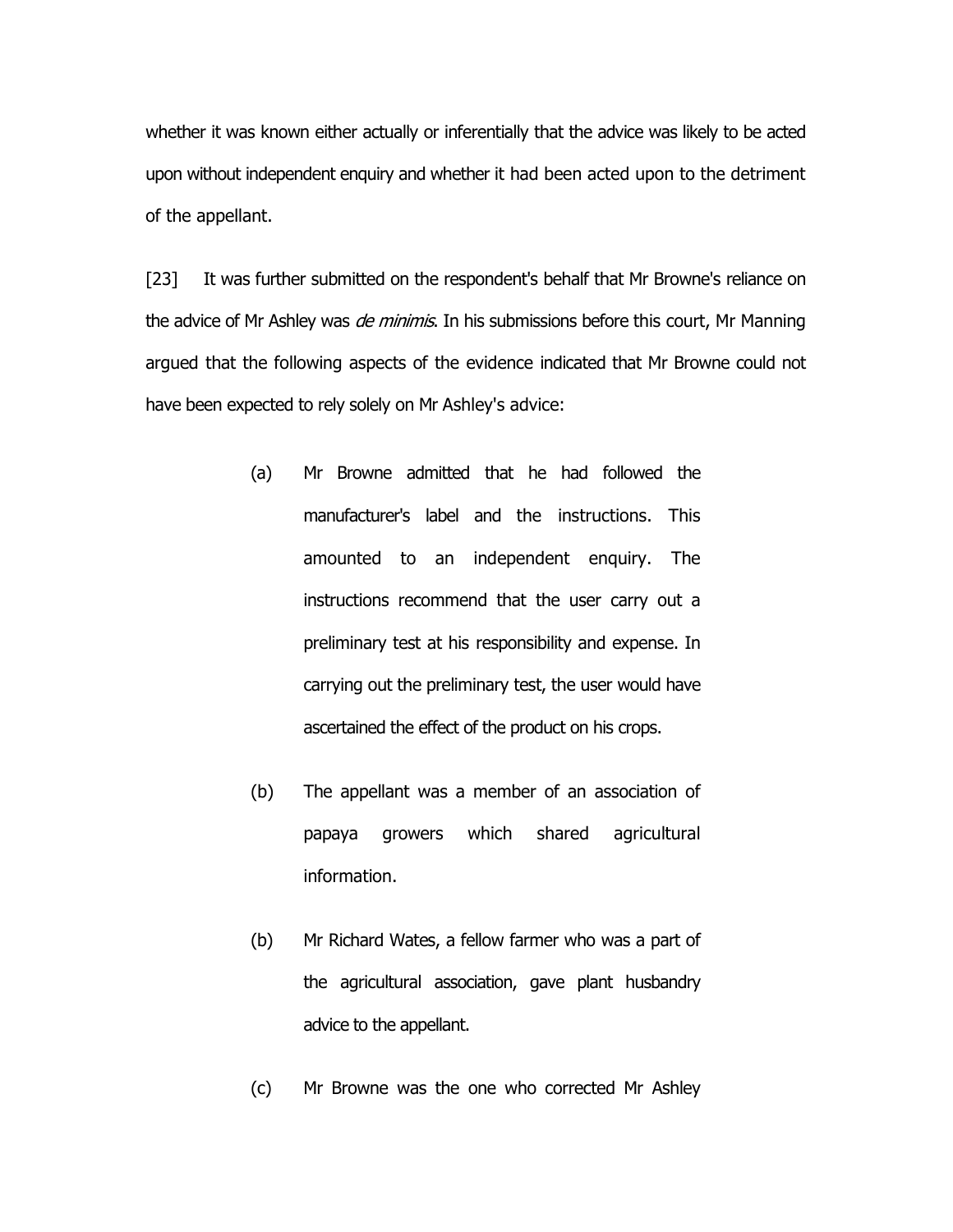about the use of another fungicide, Ridomil.

[24] It was also submitted that even if it could be said that there was reliance, this was limited to the purchase of the first two bags. Mr Browne, it was submitted, exercised his own judgment when he bought more bags of TMF. To support this latter submission, reference was made to McNaughton Papers Group v Hicks Anderson & Co (a firm) [1991] 1 All ER 134. The respondent also relied on the **Mutual Life and Citizens' Assurance** case and submitted that the reliance must be reasonable and further that the reliance will not be reasonable where it was obvious that the defendant lacked the relevant expertise to dispense the advice. In this case, it was submitted, such reliance was unreasonable.

### The Discussion and Analysis

[25] This case raises an important point of law concerning the scope of liability for negligent misstatement. The decisions of **Donoghue v Stevenson** [1932] AC 562 and Hedley Byrne and Co Limited v Heller and Partners Limited [1964] A.C. 465 have been considered and adopted by our courts in a number of cases and unquestionably represent the law in this jurisdiction. However, the tort of negligent misstatement has its origins in England in Hedley Byrne. An appropriate starting point therefore is to remind oneself of precisely what was decided by these two cases, firstly, in relation to the tort of negligence generally and secondly, in relation to the more narrowly defined tort of negligent misstatement.

[26] The key passage about the duty of care in the speech of Lord Atkin in **Donoghue v Stevenson** at page 580 is in the following terms: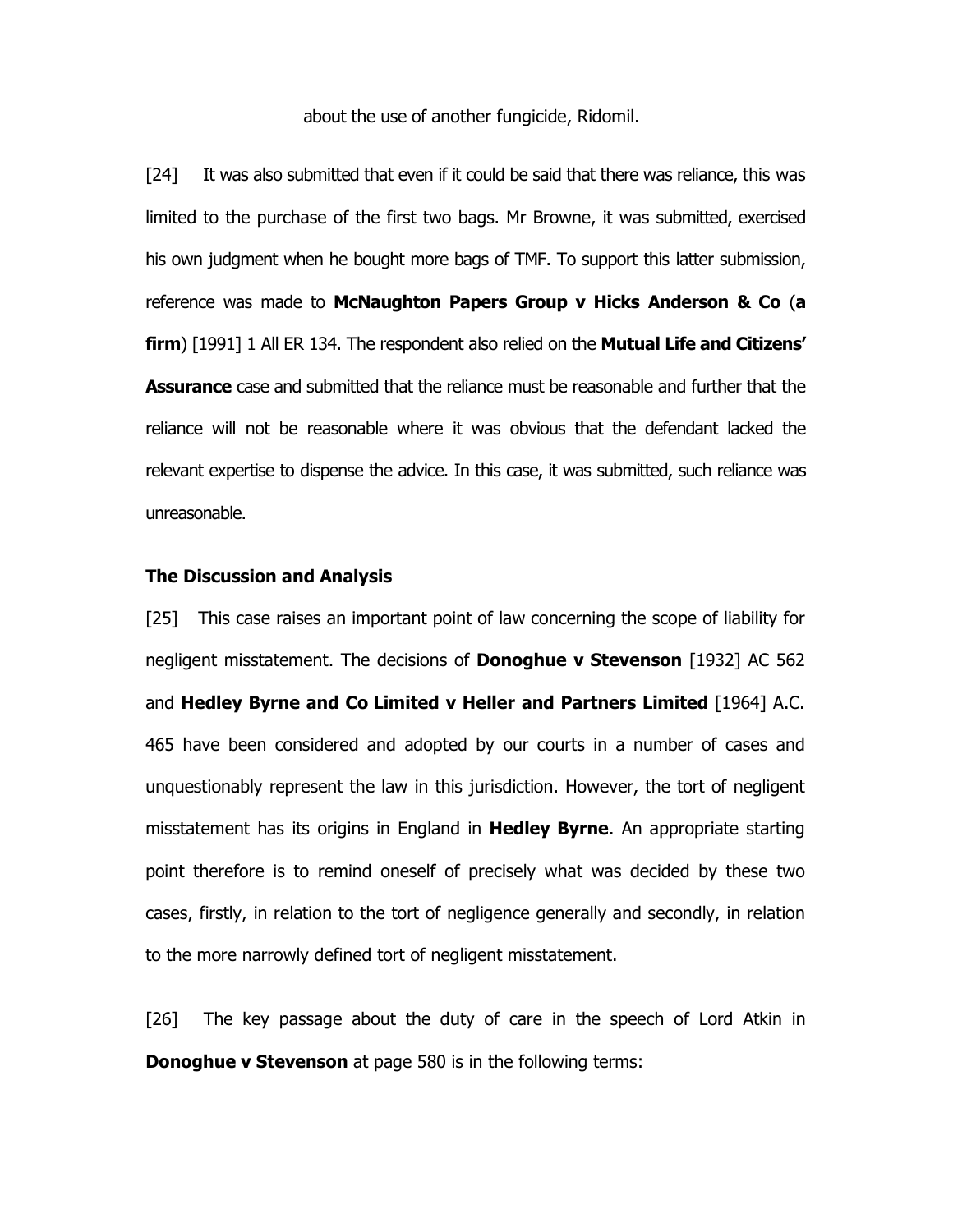"At present I content myself with pointing out that in English law there must be, and is, some general conception of relations giving rise to a duty of care, of which the particular cases found in the books are but instances. The liability for negligence, whether you style it such or treat it as in other systems as a species of 'culpa', is no doubt based upon a general public sentiment of moral wrongdoing for which the offender must pay. But acts or omissions which any moral code would censure cannot in a practical world be treated so as to give a right to every person injured by them to demand relief. In this way rules of law arise which limit the range of complainants and the extent of their remedy. The rule that you are to love your neighbour becomes in law, you must not injure your neighbour; and the lawyer's question, Who is my neighbour? receives a restricted reply. You must take reasonable care to avoid acts or omissions which you can reasonably foresee would be likely to injure your neighbour. Who, then, in law is my neighbour? The answer seems to be - persons who are so closely and directly affected by my act that I ought reasonably to have them in contemplation as being so affected when I am directing my mind to the acts or omissions which are called in question."

[27] This concept was further elaborated by Lord Atkin when he pointed out at page 581 that "proximity" in this context should not be confined to "mere physical proximity", but should extend:

> "to such close and direct relations that the act complained of directly affects a person whom the person alleged to be bound to take care would know would be directly affected by his careless act."

[28] The injury for which a claimant might be compensated, however, under the general law of negligence was confined to personal injury to, or damage to the property of, a plaintiff. The **Hedley Byrne** case was a major milestone in the evolution of the law of negligence, because it extended liability to include pecuniary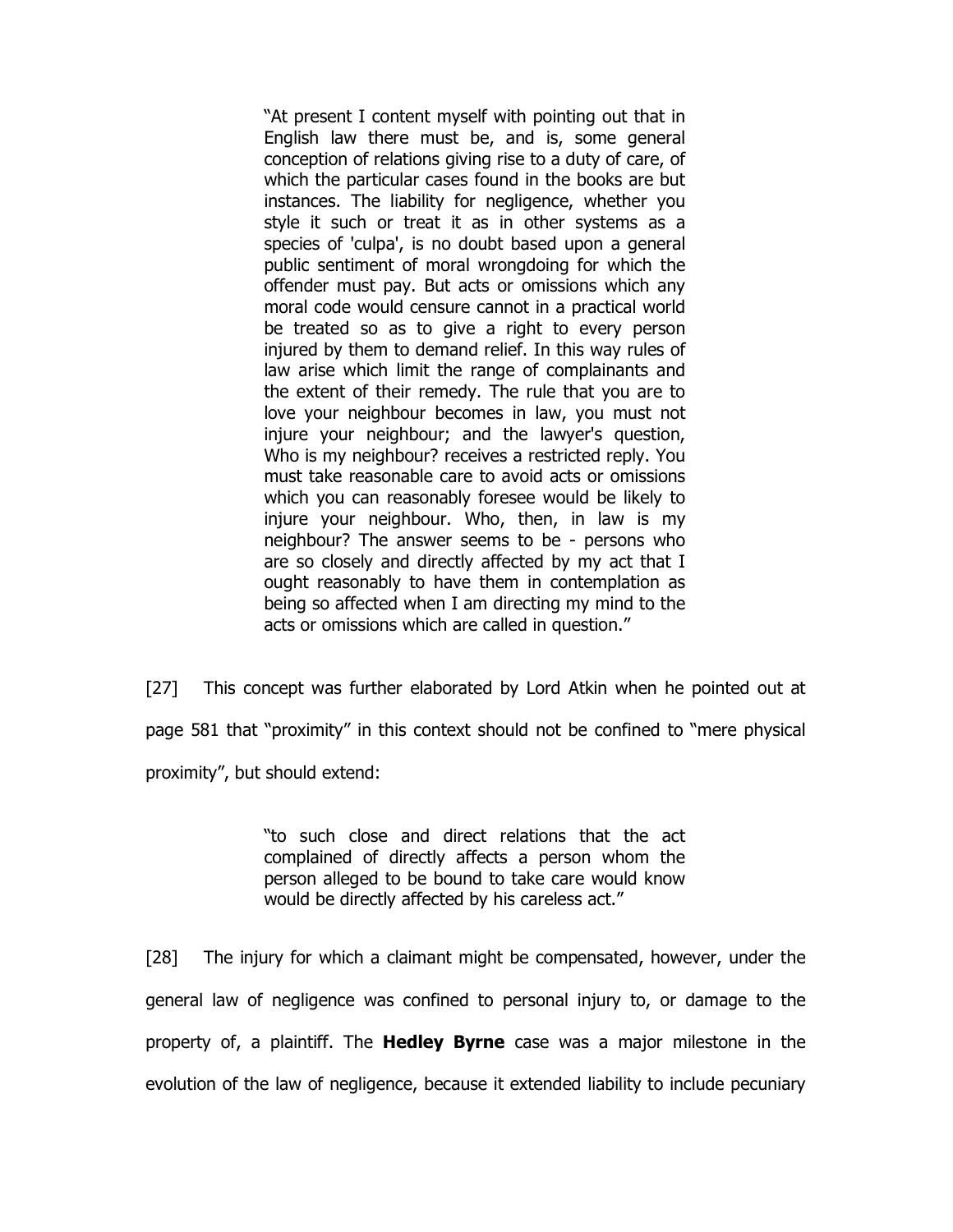loss caused by a negligent misstatement. It is important therefore to have regard to the considerations which prompted the House of Lords in Hedley Byrne when it held that a negligent, though honest, misrepresentation, spoken or written, could give rise to an action for damages for financial loss caused thereby, apart from any contractual or fiduciary relationship. It did so on a very specific basis, namely, that the law would imply a duty of care when a party seeking information from a party possessed of a special skill trusts him to exercise due care, and that party knew or ought to have known that reliance was being placed on his skill and judgment.

[29] Various cases in Britain in the following years attempted to define a single general principle which might be applied in all circumstances to determine the existence, parameters and scope of the duty of care. Then followed the further decision of the House of Lords in **Caparo Industries**. This is a case of particular relevance to the instant case because it involves negligent misstatement in a specific way. The plaintiff was a limited company which had taken over F. Plc. and then sued its directors alleging fraudulent misrepresentation. It also sued its (F.Plc's) auditors claiming that they were negligent in carrying out the audit and making their report, which they were required to do within the terms of the Companies Act, 1985. The plaintiff claimed that it relied on the accounts as certified and contended that the auditors owed both shareholders and potential investors a duty of care in respect of the accuracy of the accounts and should have known that the company's profits were not as high as projected. The House of Lords held, however, that liability for economic loss due to negligent misstatement was confined to cases where the statement or advice had been given to a known recipient for a specific purpose of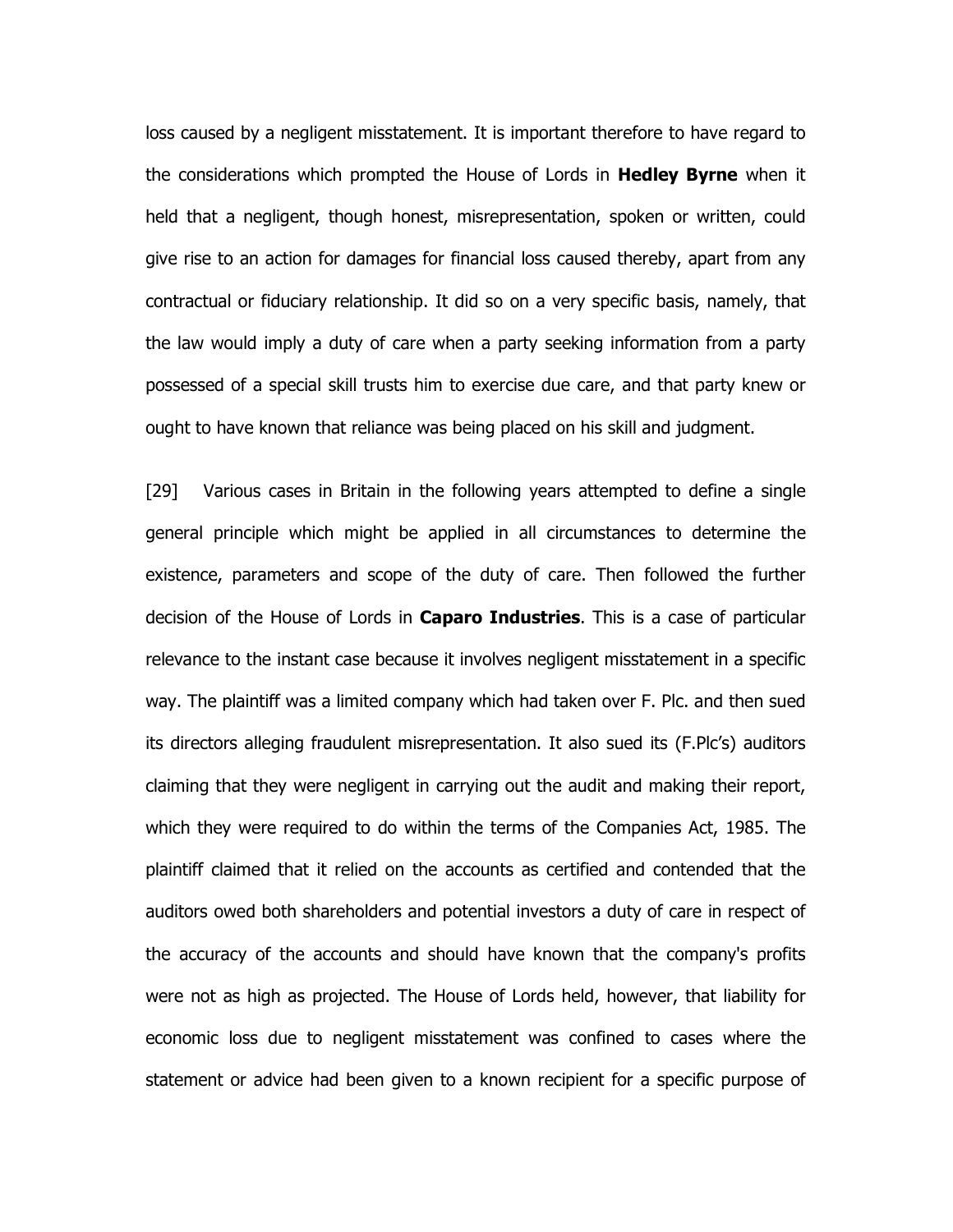which the maker was aware and upon which the recipient had relied and acted to his detriment; the court further held that since the purpose of the statutory requirement for an audit of public companies under the Companies Act of 1985 was the making of a report to enable shareholders to exercise their class rights in general meeting, it did not extend to the provision of information to assist shareholders in the making of decisions as to future investment in the company. Additionally, there was no reason in policy or principle why auditors should be deemed to have a special relationship with non-shareholders contemplating investment in the company in reliance on the public accounts, even when the affairs of the company were known to be such as to render it susceptible to an attempted takeover, the auditors had not owed any duty of care to the plaintiff in respect of its purchase of F. Plc's shares.

[30] In the **Caparo Industries** case, Lord Bridge of Harwich identified a threefold test that: (1) the damage caused must have been foreseeable; (2) there should exist between the party owing the duty and the party to whom it is owed a relationship characterised by the law as one of 'proximity' or 'neighbourhood'; and (3) the situation should be one in which the court considers it fair, just and reasonable that the court should impose a duty of a given scope upon the one party for the benefit of the other.

[31] Lord Bridge observed that the concepts of proximity and fairness are -

"not susceptible of any such precise definition as would be necessary to give them utility as practical tests, but amount in effect to little more than convenient labels to attach to the features of different specific situations which, on a detailed examination of all the circumstances, the law recognises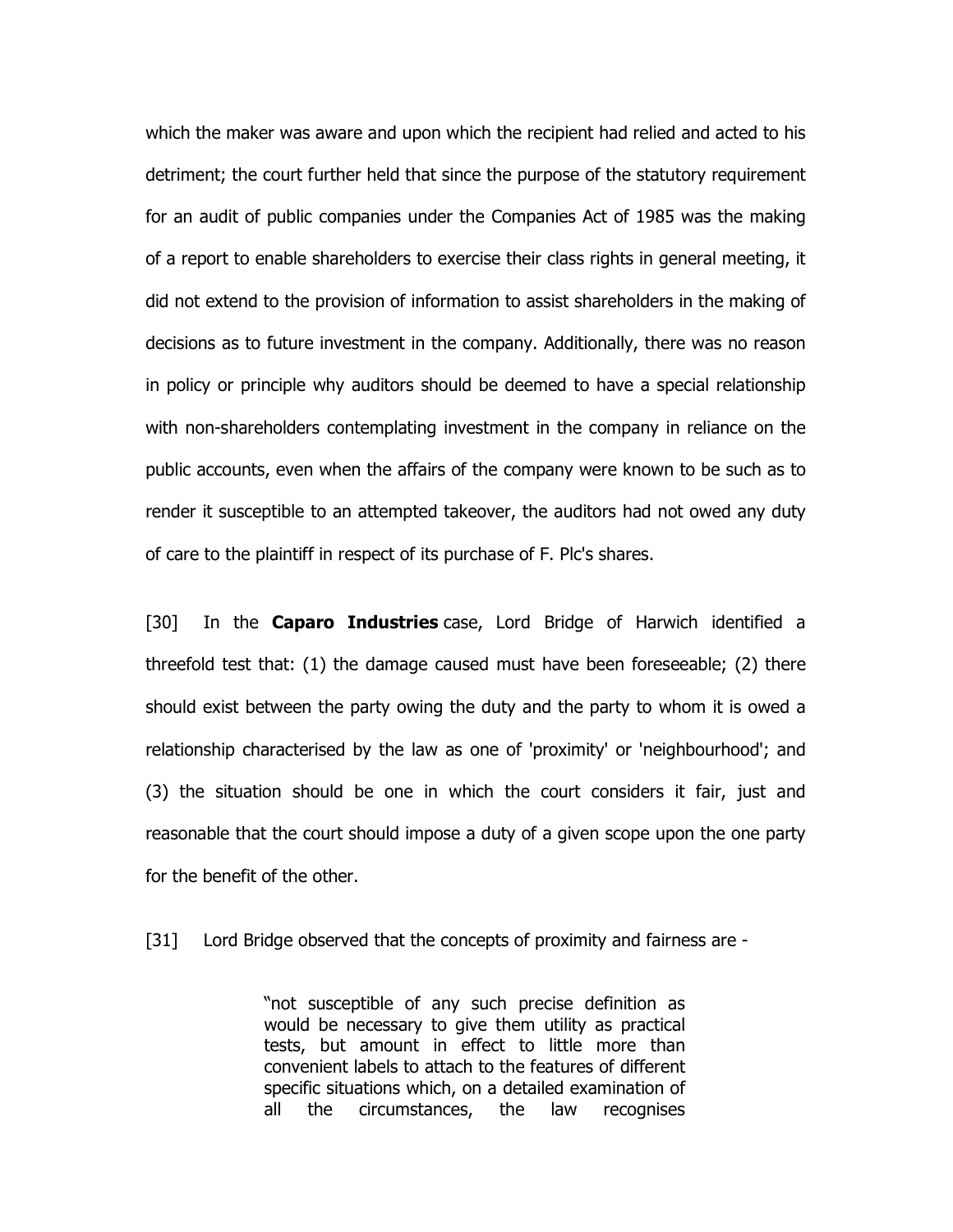pragmatically as giving rise to a duty of care of a given scope."

[32] Lord Bridge went on to examine the authorities "relating to this relatively narrow corner of the field...to determine the essential characteristics of a situation giving rise, independently of any contractual or fiduciary relationship, to a duty of care owed by one party to another to ensure that the accuracy of any statement which the one party makes and on which the other party may forseeably rely to his economic detriment" and said (at page 576):

> "The salient features of all these cases is that the defendant giving advice or information was fully aware of the nature of the transaction which the plaintiff had in contemplation, knew that the advice or information would be communicated to him directly or indirectly and knew that it was very likely that the plaintiff would rely on that advice or information in deciding whether or not to engage in the transaction in contemplation. In these circumstances the defendant could clearly be expected, subject always to the effect of any disclaimer of responsibility, specifically to anticipate that the plaintiff would rely on the advice or information given by the defendant for the very purpose for which he did in the event rely on it. So also the plaintiff, subject again to the effect of any disclaimer, would in that situation reasonably suppose that he was entitled to rely on the advice or information communicated to him for the very purpose for which he required it."

[33] In White v Jones [1995] 2 AC 207 Lord Browne-Wilkinson at page 272

made the following observation:

"… since this House was concerned with cases of **negligent misstatement** or advice, it was inevitable that any test laid down required both that the plaintiff should rely on the statement or advice and that the defendant could reasonably foresee that he would do so. In the case of claims based on negligent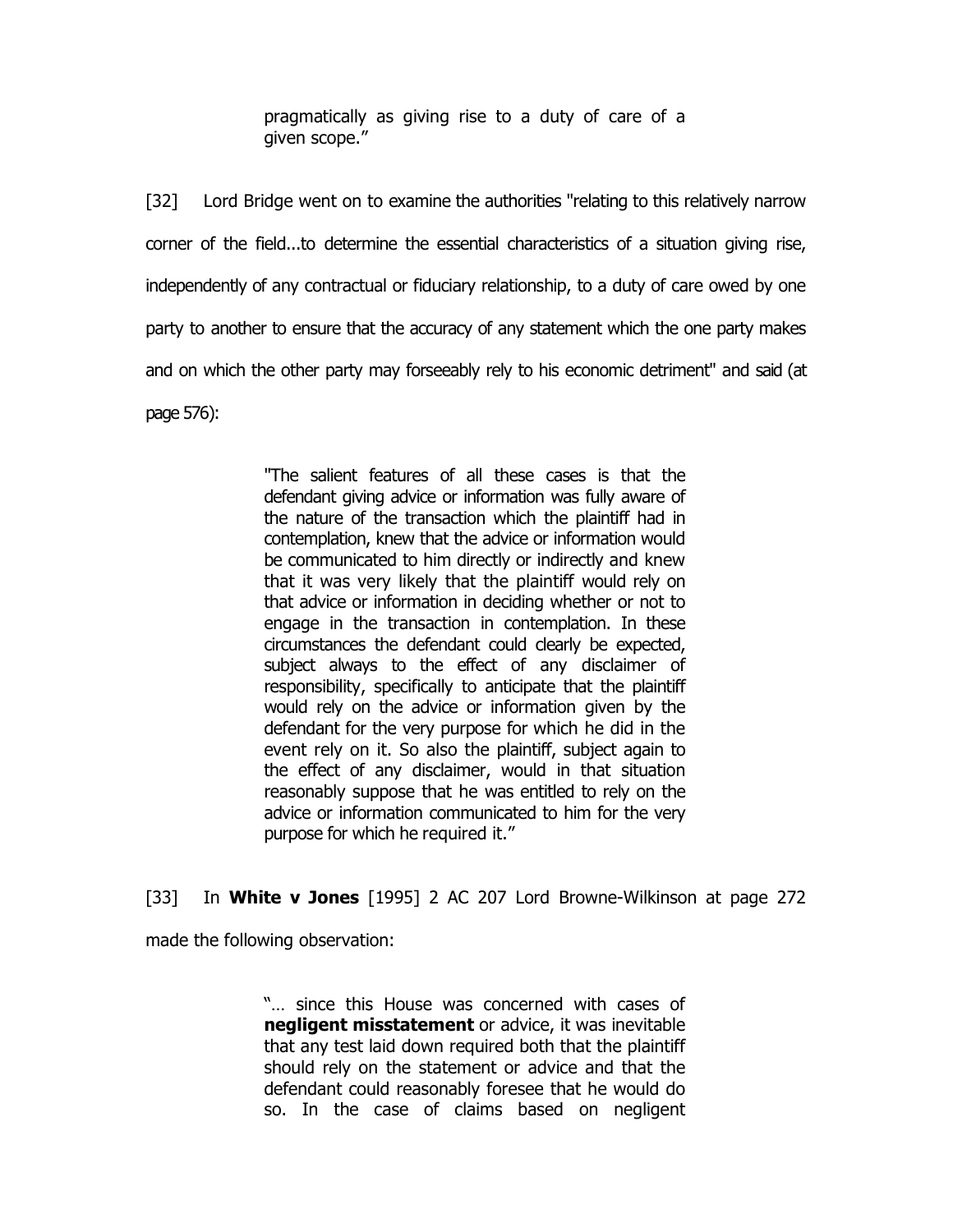statements (as opposed to negligent actions) the plaintiff will have no cause of action at all unless he can show damage and he can only have suffered damage if he has relied on the negligent statement. Nor will a defendant be shown to have satisfied the requirement that he should foresee damage to the plaintiff unless he foresees such reliance by the plaintiff as to give rise to the damage. Therefore, although reliance by the plaintiff is an essential ingredient in a case based on **negligent** misstatement or advice, it does not follow that in all cases based on negligent action or inaction by the defendant it is necessary in order to demonstrate a special relationship that the plaintiff has in fact relied on the defendant or the defendant has foreseen such reliance. If in such a case careless conduct can be foreseen as likely to cause and does in fact cause damage to the plaintiff that should be sufficient to found liability."

[34] It is fairly established that since the decision in **Hedley Byrne**: (a) persons professing some special knowledge or expertise who make representations implicitly presented as having been carefully considered may, at least in some circumstances, be held to owe a duty of care in tort to a person to whom the representation is made and/or to a person to whom they know the representations will be passed on, not to mislead him, provided that the representation is made in circumstances in which the representor knows, or should know, that the other person will rely on what he says, and (b) a breach of this duty may give rise to liability in negligence, even though loss suffered is only financial loss.

[35] Now, as I have indicated earlier, both parties seem to be at one where the principles applicable to establishing liability in this area of the law are concerned, the principles being those adumbrated in **Caparo Industries** and not **Mutual Life and** Citizens' Assurance. The respondent has, however, relied on the Mutual Life and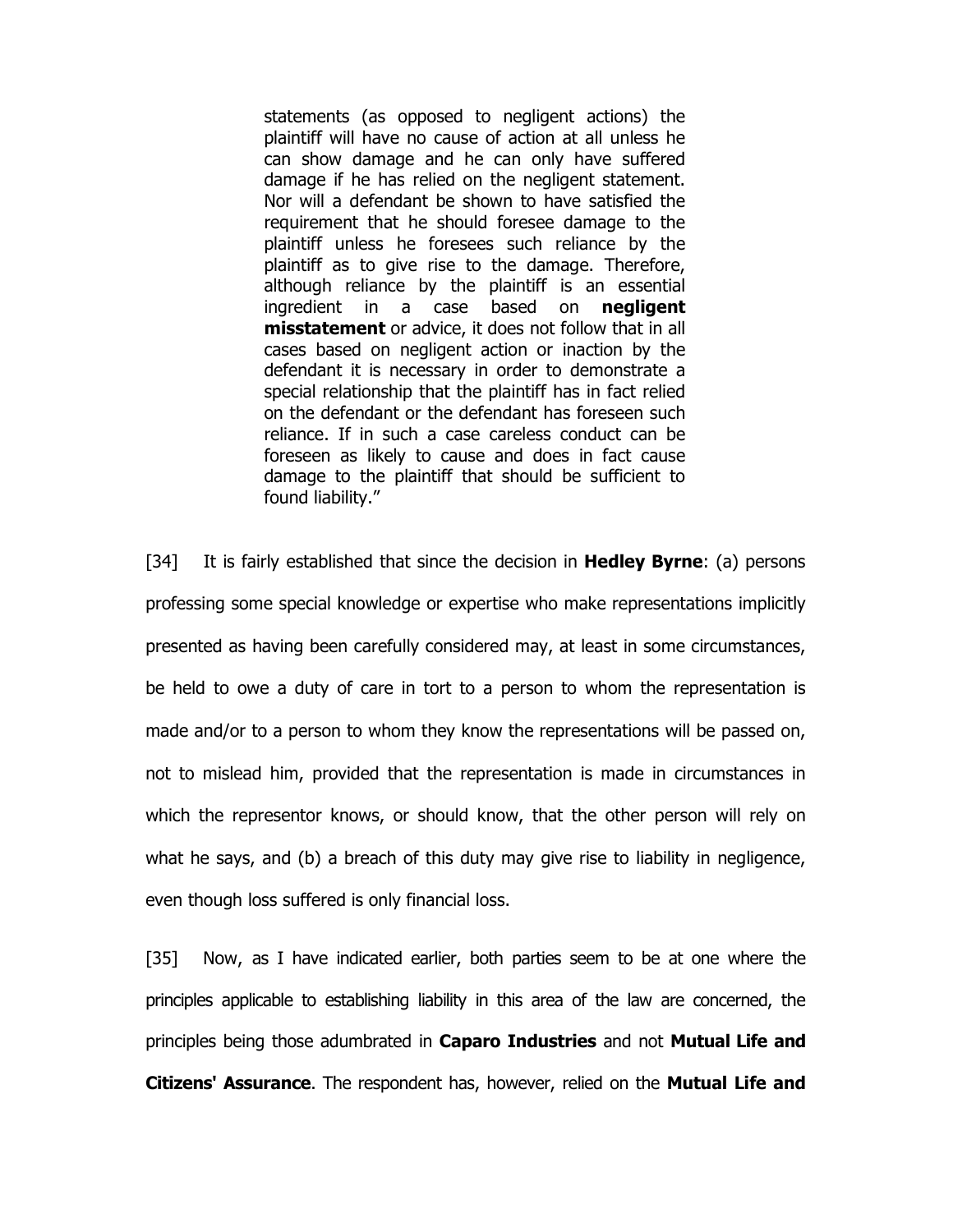**Citizens' Assurance** case with respect to the issue of the reasonableness of the reliance although it may be said that that was not vigorously pursued before this court. I think, however, that it is appropriate to point out that the question concerning which decision is to be binding on this court where there is a conflict between a decision of the House of Lords and the Privy Council has been addressed in several decisions of this court, the case of Yvette Reid v City of Kingston Co-op. Ltd SCCA No 32/2007 delivered 31 July 2008, being one of the most recent. In that case, Smith JA at pages 25-26 of the judgment said:

> "Although the Judicial Committee of the Privy Council is indeed the highest Court for this jurisdiction, the decision of the House of Lords in relation to the common law is our law. Dicta in Tai Hing Cotton Mill Ltd. v Liu Chong **Hing Bank Ltd.** (1986) A.C. 80 at 108 support the view that a decision of the House of Lords in respect of common law is our law and is binding on us. See also dicta in *Clinton Bernard v Attorney General of* Jamaica Privy Council Appeal No: 30/2003 delivered October 7, 2004. These cases were referred to in the judgment of the Court in **Loretta Brissett**  $v$  **R**. SCCA 69/2002 delivered December 20, 2004."

[36] Lord Oliver of Aylmerton, in his judgment in **Caparo Industries** also reviewed the authorities including **Hedley Byrne**. In referring to Lord Reid's statement of the principle in that case, he said at page 588:

> "To begin with, Lord Reid would not have confined liability to statements made or advice given in the exercise of a profession involving the giving of such advice but would have extended it to-

> > 'all those relationships where it is plain that the party seeking information or advice was trusting the other to exercise such a degree of care as the circumstances required, where it was reasonable for him to do that, and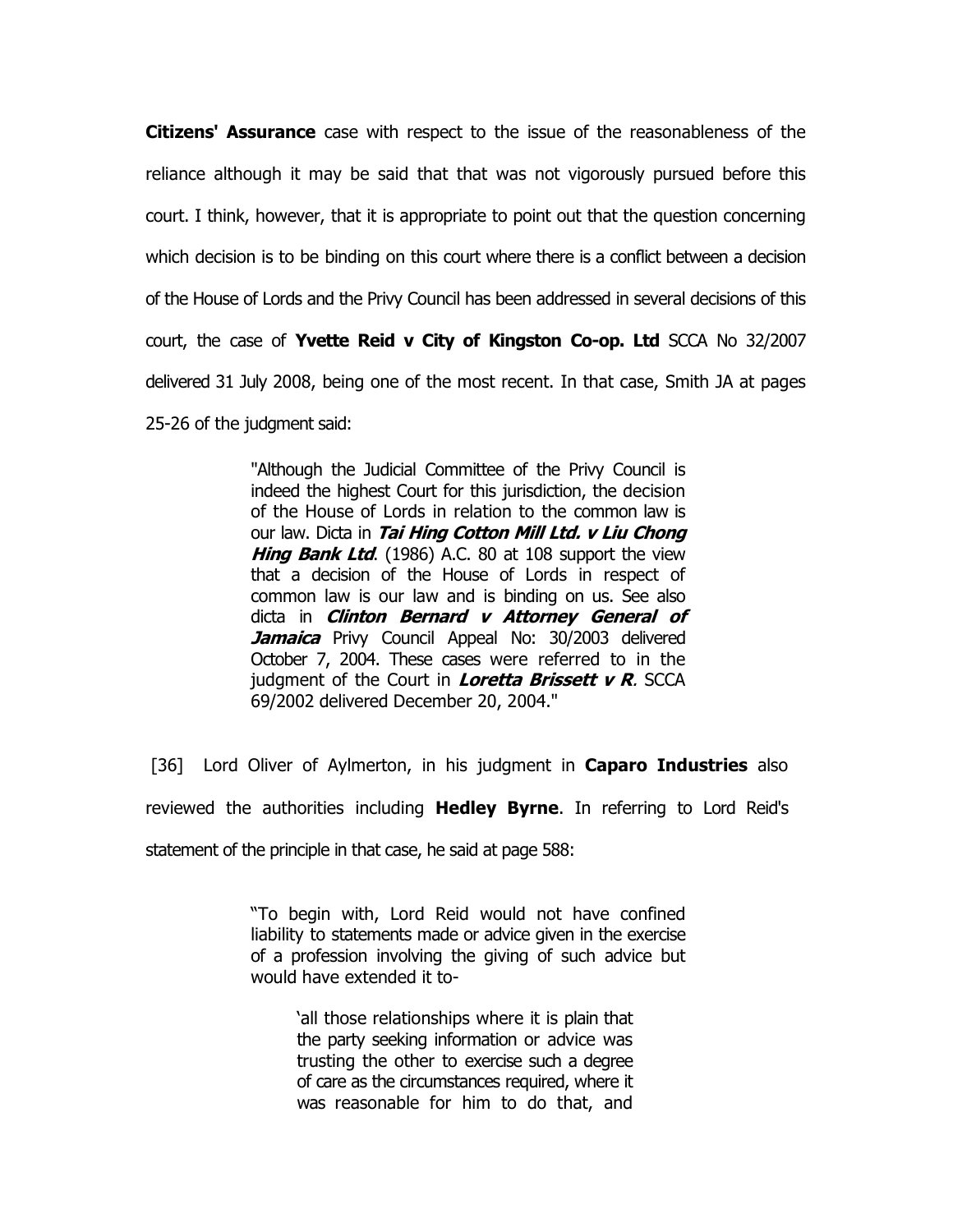where the other gave the information or advice when he knew or ought to have known that the inquirer was relying on him.' "

[37] So then, it appears that there is no requirement for the person giving advice to hold himself out to be an expert. I therefore agree with the appellant that it was not necessary for the judge to determine whether Mr Ashley had held himself out to be an expert. All that was required was that the circumstances be examined to see whether the requirements in **Caparo Industries** were satisfied.

[38] There is clearly no dispute that Mr Ashley knew that his advice was being required for the particular purpose of treating and preventing fungus without any deleterious effect. The critical issue then for this court to decide is whether Mr Ashley knew that it was likely that his advice would have been acted upon without enquiry and not whether Mr Browne ought to or was expected to have carried out an independent enquiry.

In Caparo Industries, Lord Oliver deduced from the Hedley Byrne case:

" … that the necessary relationship between the maker of a statement or giver of advice ('the adviser') and the recipient who acts in reliance on it ('the advisee'), may typically be held to exist where (1) the advice is required for a purpose, whether particularly specified or generally described, which is made known, either actually or inferentially, to the adviser at the time when the advice is given; (2) the adviser knows, either actually or inferentially, that his advice will be communicated to the advisee, either specifically or as a member of an ascertainable class, in order that it should be used by the advisee for that purpose; (3) it is known either actually or inferentially, that the advice so communicated is likely to be acted on by the advisee for that purpose without independent inquiry; and (4) it is so acted on by the advisee to his detriment."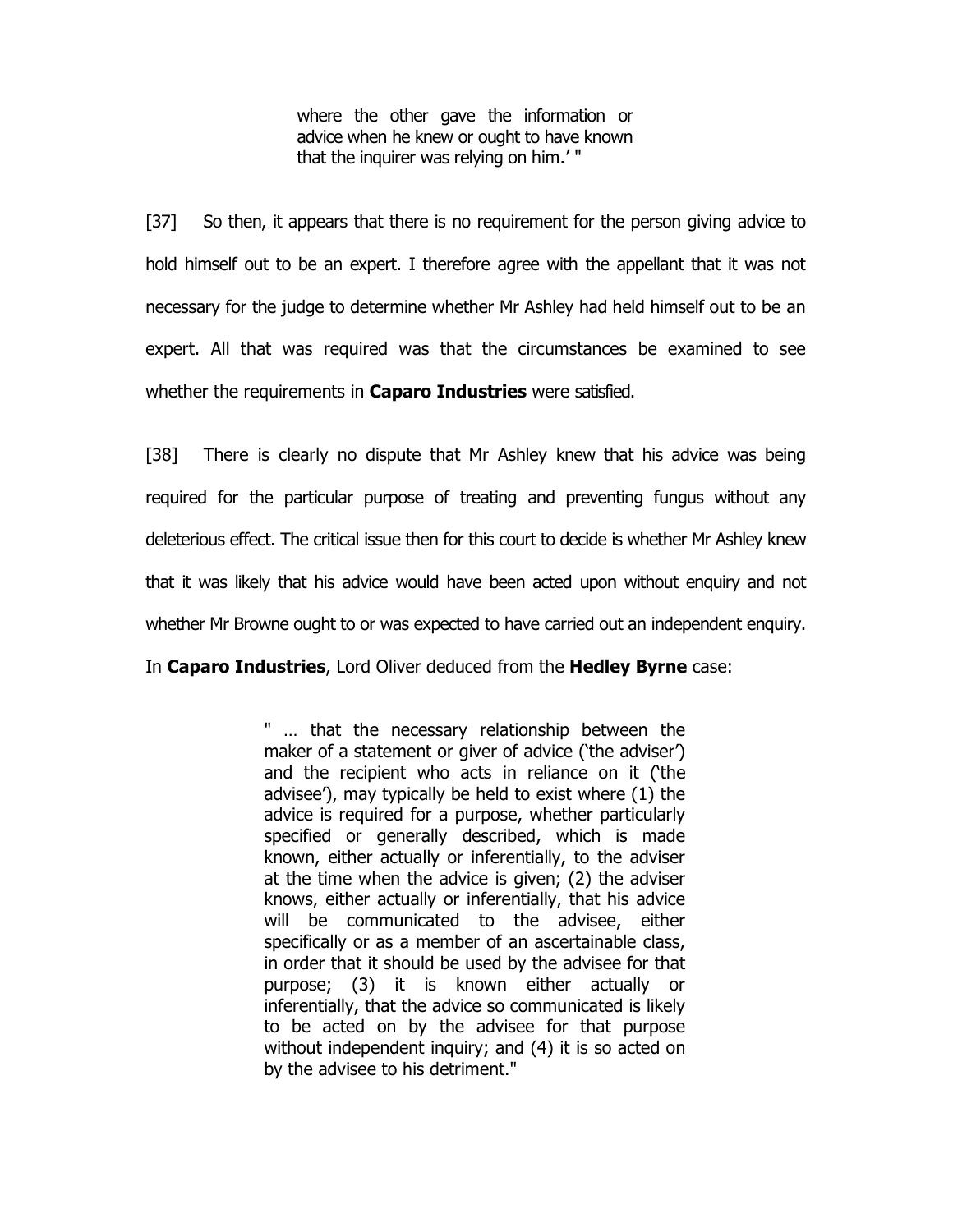Lord Oliver, however, immediately proceeded to disclaim any suggestion that these conditions were either conclusive or exclusive, and we have no doubt that his catergorization at (1) (above) was not intended to rule out the existence of a duty of care where the advice is volunteered by the giver, as opposed to being requested. As I read the decision in the **Caparo Industries** case, what their Lordships regarded as the crucial, fatal weakness in the plaintiff's case, which negatived the existence of a relationship of proximity, was the fact that the relevant statement by the auditors had been produced to enable shareholders to exercise 'informed control' of the company, and had therefore not been given for the purpose for which the plaintiff had relied on it, that is, for investment.

[39] The respondent had made reference to **McNaughton Papers**, so I need to examine that case and see what it decided. Neill L.J. helpfully identified six factors which are likely to be important in most cases in deciding whether a duty of care exists, namely, (1) the purpose for which the statement was made; (2) the purpose for which the statement was communicated; (3) the relationship between the adviser, the advisee and any relevant third party; (4) the size of any class to which the advisee belongs; (5) the state of knowledge of the adviser, and (6) reliance by the advisee. It is true that the court in that case, was of the view that in considering the issue of reliance, it is necessary to consider whether the advisee "did or should have used his own judgment and whether he did or should have sought independent advice". However, this dicta must be viewed in the light of the circumstances of that case which were that the statement on which the claimant had relied on in that case had been accounts that were prepared for the defendant company and were draft accounts. The claimant was therefore a third party. The decision therefore concerned the duty of care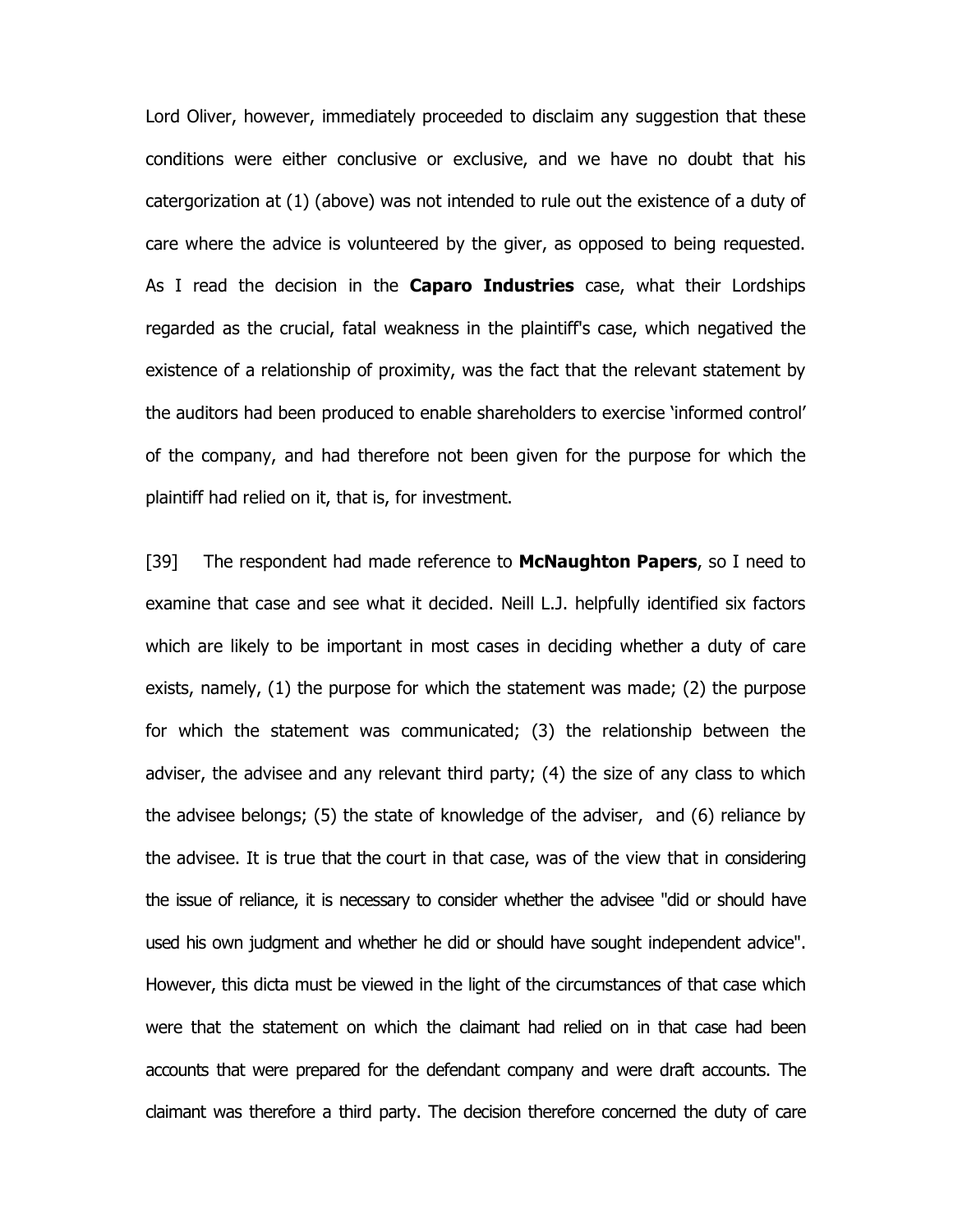owed by the maker of a statement where a statement or advice was acted on to his detriment by a recipient other than the person directly intended by the maker of the statement or giver of the advice to act on it". It seems to me that it would be within reason in those circumstances to say that the claimant, knowing that the advice was not intended for him and that it was a mere draft, should have sought independent advice. The circumstances of this case are clearly distinguishable.

[40] The answer to the issue of reliance, in my view, can be discerned only from the circumstances existing at the time when the advice was sought and given and the state of mind and knowledge that the parties had of those circumstances. It follows that those aspects of the evidence that the respondent relied on as indicating that Mr Browne could not have expected to rely on Mr Ashley's advice are of relevance only if Mr Ashley knew of them because his knowledge of those facts may have influenced whether he would have thought it likely that Mr Browne would have acted on his advice without independent enquiry. Equally, those facts on which the appellant relied as showing that it was reasonable for Mr Browne to rely on Mr Ashley would only be relevant if they were known or communicated to Mr Browne before or at the time he sought Mr Ashley's advice.

[41] It does not seem to me that the question of whether Mr Ashley had a duty to test the product is important to a resolution of the issue. What is important is whether the circumstances were such that the adviser, based on what he has said to the advisee, could anticipate that the advisee would rely on his statement. This indicates that it is left up to the adviser to decide what information he relays to the advisee. The adviser is at liberty to give the appropriate disclaimer. This will of course be influenced by his level of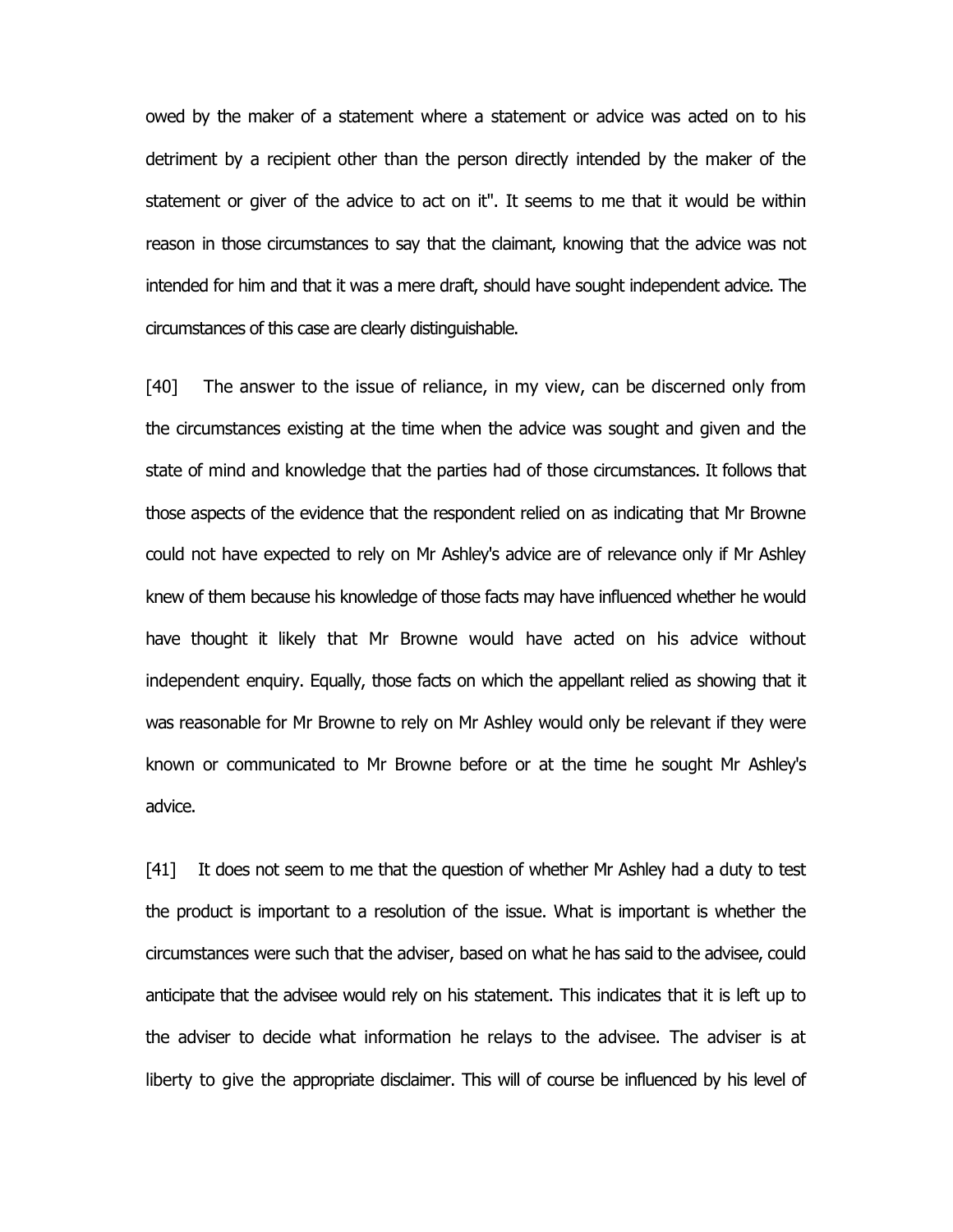knowledge including that which he has obtained from any testing. This, it seems to me, suggests that there is no obligation on the adviser to test the product that he is selling. The case of **Vacwell Engineering v BDH Chemicals** on which the appellant relied is distinguishable because in that case, the respondent company marketed the chemicals and labeled them prior to marketing. It was in those circumstances that the court found that the company had a duty to test and to include on the label a warning about the hazardous nature of the product.

[42] I turn now to examine the circumstances surrounding the giving of the advice. In this regard, I have set out below paragraphs 4-10 of the witness statement of Mr Ashley which I consider important in resolving this issue:

- "4. I travel islandwide to maintain contact with farmers who from time to time order products.
- 5. That because of my training I am qualified to recommend the use of a product when a particular problem is brought to my attention.
- 6. That sometime in April 1994, 1 visited the Defendant's farm and met with the Farm Manager Mr Micheal Browne. At that time, Mr Browne advised me that he need (sic) to purchase Mancozeb. I advised that we have (sic) no Mancozeb in stock, and I recommended a product name (sic) Ridomil which is a systematic fungicide. He said he cannot (sic) use Ridomil as it is going to a US market and they would detect the chemical residue. I then told him about Tri-Miltox Forte.
- 7. Tri-Miltox Forte is a contact fungicide which has a superficial coating that is- it would not go into the system of the plant, therefore it would not leave a residue inside. I advised him that before I recommend it to him I would check and ensure that it can be used on papayas.
- 8. Sandoz is an overseas company that manufactures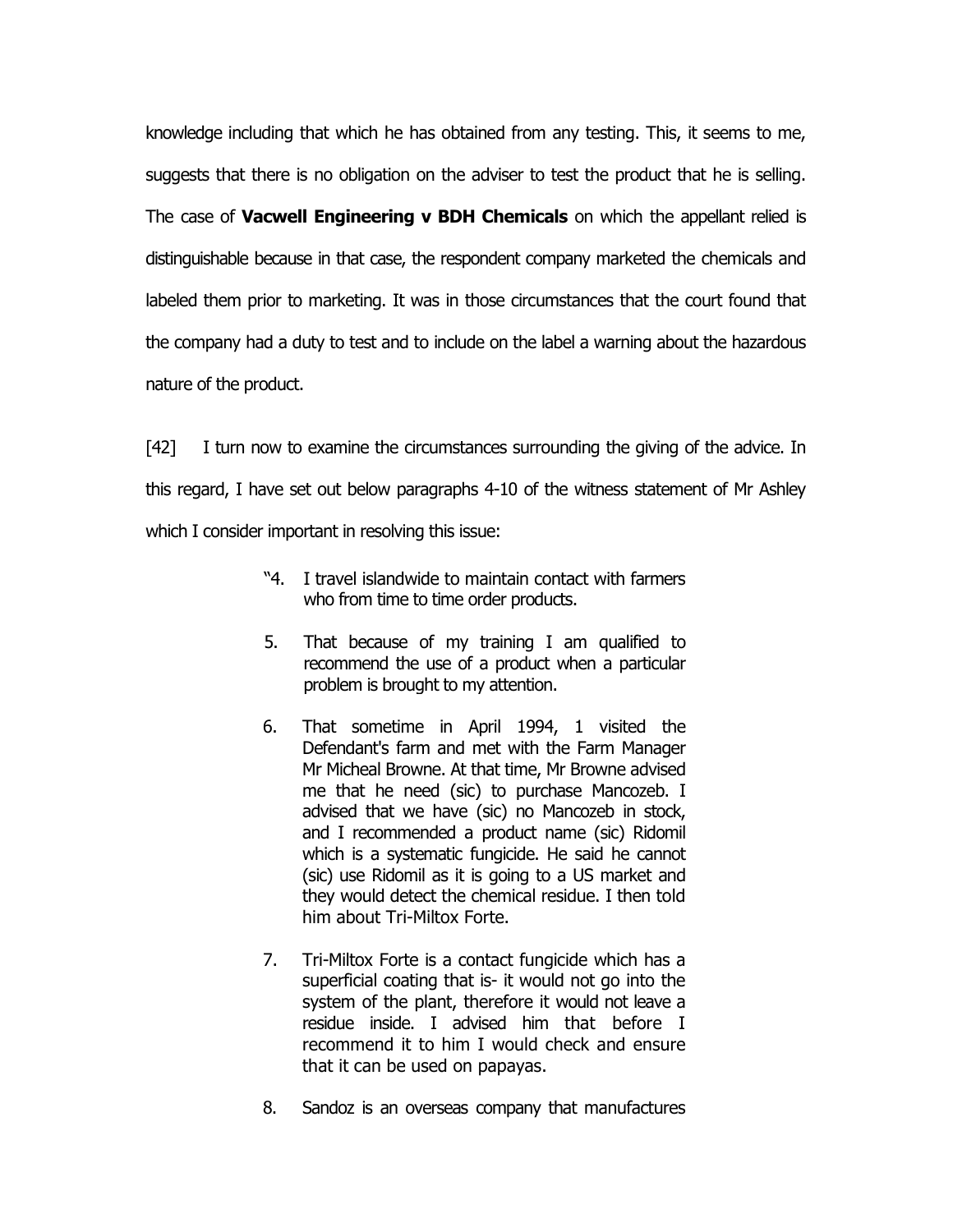Tri-Miltox Forte. On the label, it is recommended for papayas. It tells you that the application rate is 0.5 kg to 100 litres of water per hectare every ten to fifteen days. I also researched the product.

- 9. I then revisited the farm and discussed my findings with Mr Browne and how much should be applied. He said to me that he has spray equipment which is 100 gallon (a Tractor-drawn sprayer). He would therefore convert from kg to lb (ie lkg=2.2lbs=4lbs to 100 gallons) and we agreed on that.
- 10. After he sprayed the farm for the first time I revisited him and he was full of praises for the product as it helped his fruits tremendously and he ordered more."

[43] Under cross-examination, Mr Ashley said that he had recommended TMF on the bases of what he had seen on the label and the fact that TMF contained 20% Mancozeb. This seems to be an understatement of "researched the product". Nonetheless, it is clear that Mr Ashley indicated that he would do some checks to ensure that TMF could be used. Thus, having indicated that he would check to ensure that the product could be used on papayas, having done some research and having reported his findings, he must have been aware that Mr Browne was relying on his recommendation to use TMF. It is difficult to see how it could be said that in these circumstances Mr Ashley expected Mr Browne to get independent advice, particularly when there is no evidence to indicate that Mr Ashley knew of the facts concerning Mr Browne being a part of the association of papaya farmers or him getting advice from Mr Wates in the early stages of his papaya-growing venture. Indeed, the learned judge in stating that Mr Browne was "merely taking his [Mr Ashley's] recommendations as a salesperson" was in substance accepting that Mr Browne had acted on Mr Ashley's advice.

[44] The respondent has contended that there was independent enquiry by Mr Browne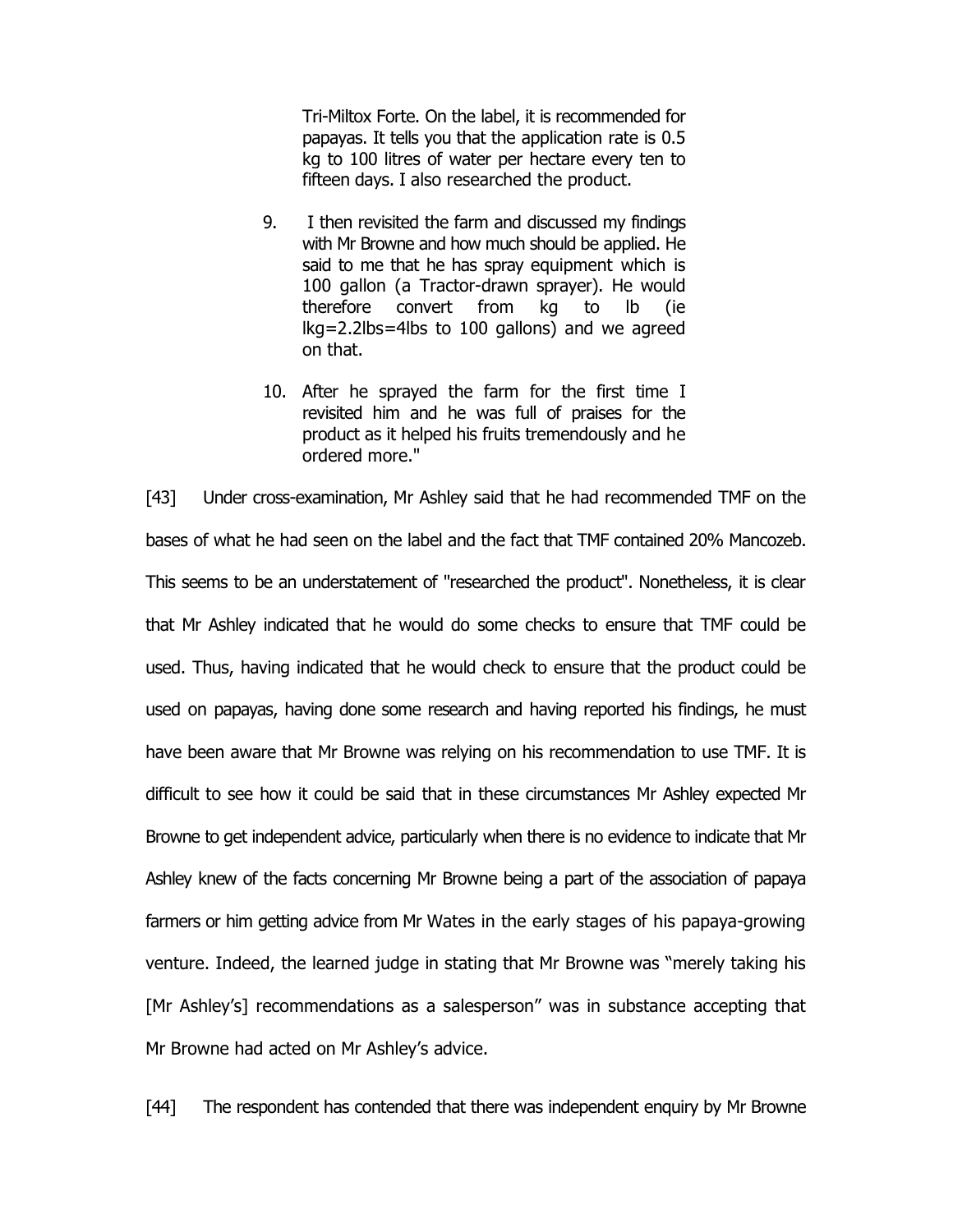when he consulted the label. It seems to me that there is a distinction between reliance for the purpose of purchasing the product and reliance for the purpose of application of the product to the plant, and it seems clear that Mr Browne relied on Mr Ashley's advice for the former. I would go further to say that even for the application, Mr Browne was partly relying on Mr Ashley's advice as indicated by the evidence above. Both of them discussed and agreed on the mixture to be applied to the papaya plants. As to the respondent's contention that reliance was only in respect of the initial purchase of the two bags, the evidence of Mr Browne was that he ordered two bags to see if "they would do what Mr Ashley said they would do". In my view, his purchase of the additional bags of TMF was based on his acceptance of Mr Ashley's statement that the product would do what Mr Ashley said it would do as confirmed by the results from the use of the two bags. I agree with the appellant's submission that the results of the application of the two bags served to increase Mr Browne's confidence in the recommendation given to him by Mr Ashley.

[45] The question of whether the advice was acted on to the detriment of the advisee was answered by the appellant's evidence that there had been a fall-out in production, eventually resulting in a closure of operations. Attached to Mr Browne's witness statement was a chart showing the monthly production in the years 1993-1995 which showed that production had fallen significantly in the latter part of 1995 and eventually there was no production. The appellant also relied on a document titled "Evaluation of Leaf Analysis" which indicated that there were very high levels of copper in the leaves of the plants on which TMF had been sprayed. This evaluation had been conducted sometime in November 1994. There was also evidence contained in the witness statement of Mr Wates in which he, based, on the figures for production on his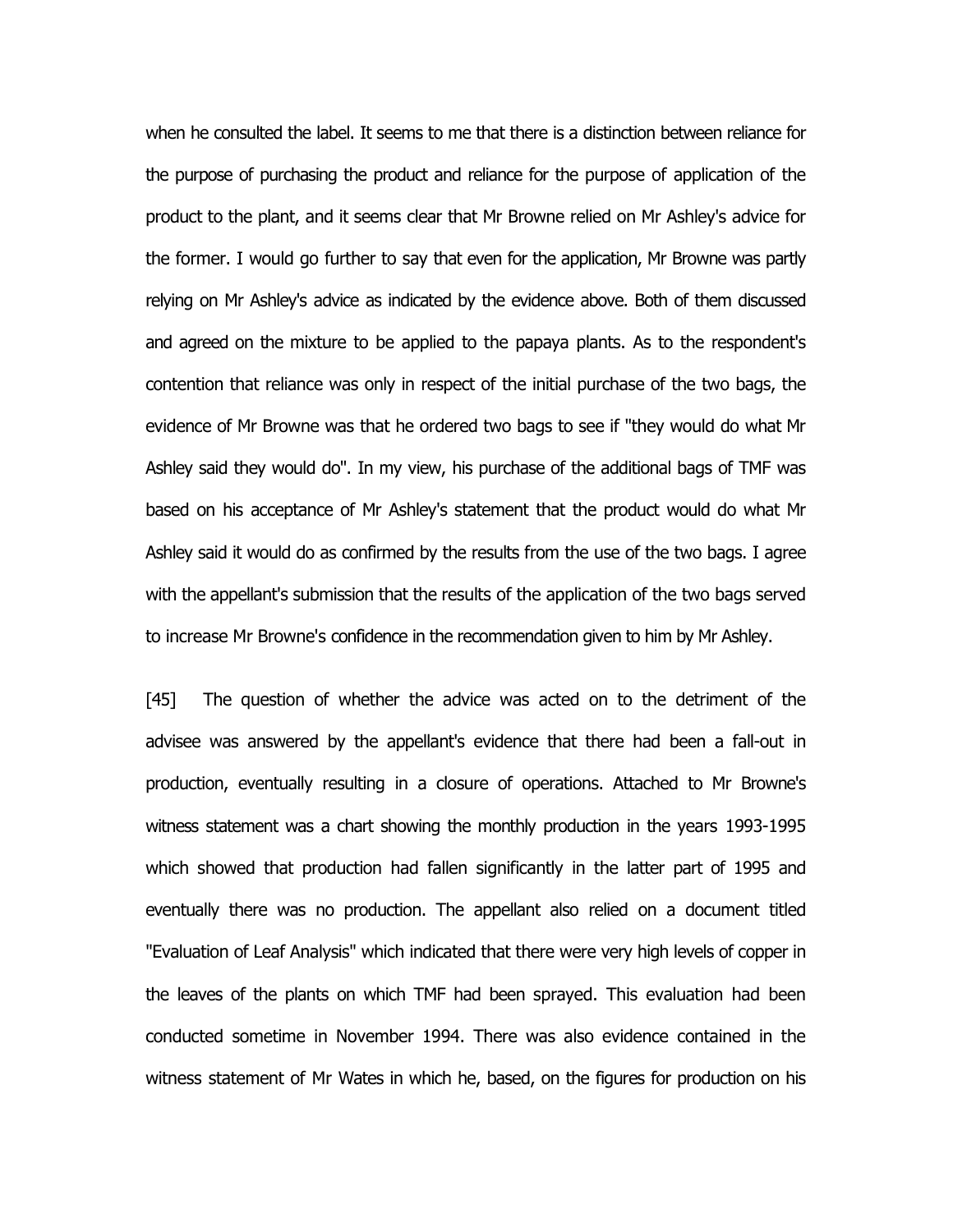farm, gave an estimate of how much income the appellant would have been expected to make per week. Mr Braham submitted that the judge had erred in finding that the appellant had failed to adequately prove loss. He argued that the judge seemed to be of the view that the evidence had to relate to the future and had failed to consider the period after the application including the period of recovery.

[46] In its written submissions, the appellant submitted that the finding by the judge was against the weight of the evidence. The evidence from Mr Hanson, it was pointed out, was that reduced flowering meant that there would be reduced yield and reduced papaya sales. His evidence was also that if TMF was shown to interfere with flowering, it would be unsuitable for application to papaya plants. There was evidence from Mr Ashley, it was submitted, that anything that interfered with the flowering would not be suitable for the entire life of the papaya plants. There was also evidence, it was argued, that the only change in the treatment process of the papaya plants was the substitution of TMF for Mancozeb and that the plants had been in good shape prior to the application of the mixture containing TMF. Furthermore, the evidence was that using TMF on the flowering papaya plants would, due to its copper content, lead to loss of production and high levels of copper were found on the leaves of the plants. It was also submitted that there was evidence that within months of applying TMF to the papaya plants, production had declined.

[47] It is to be remembered that the learned judge's written judgment did not materialize. Thus, the reasons for his finding that the appellant had failed to prove loss resulting from the use of TMF were limited to the following:

"1. There was no evidence that Tri-Miltox Forte would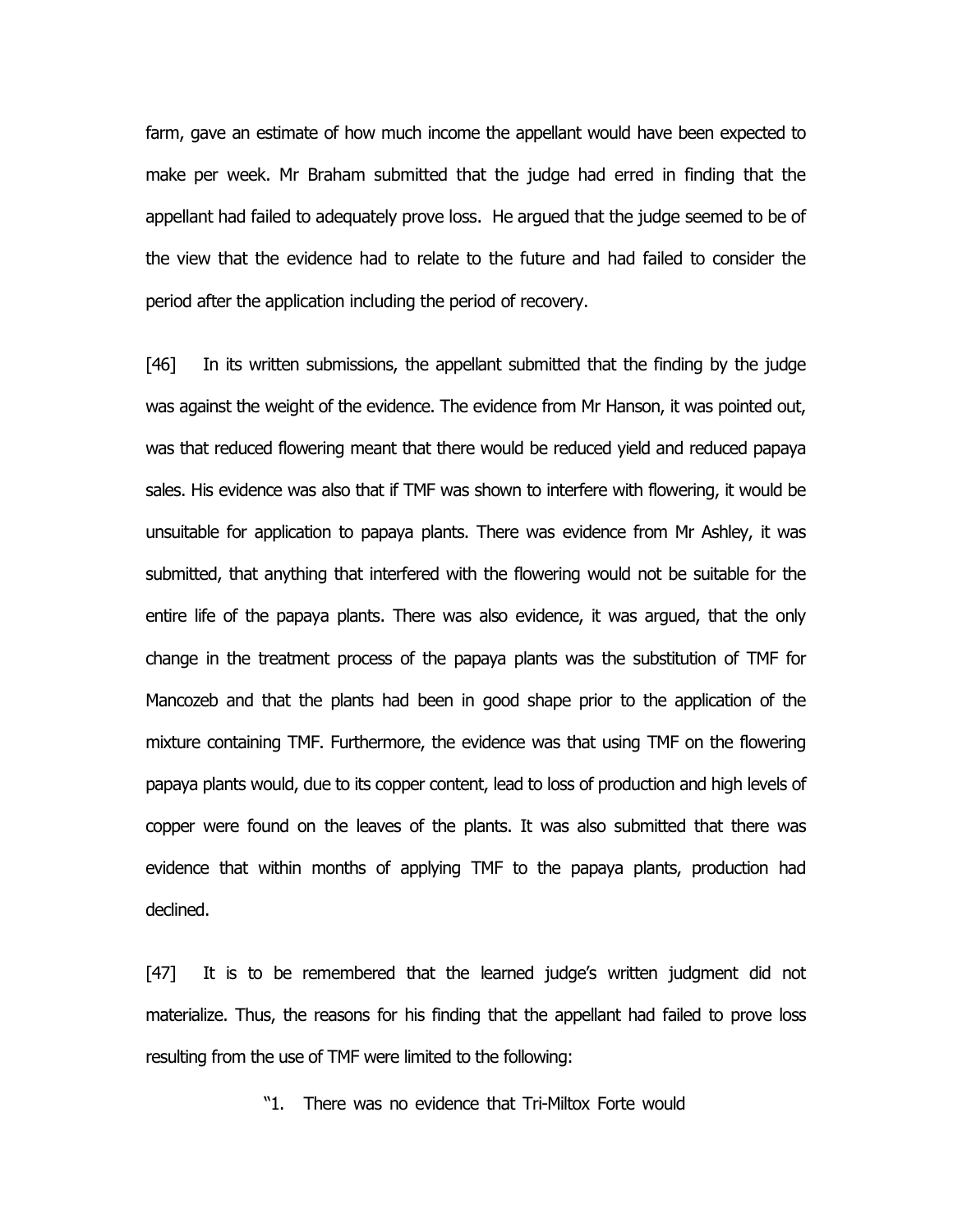end any possible re-productive cycle and subsequent production of fruit of the papaya plant.

2. The evidence was insufficient in terms of the newly planted acres, as to when they were sprayed. In other words, the appellants had failed to provide a detailed explanation as to whether the figures that were shown as to the lack of production had been directly caused by the application of Tri-Miltox Forte."

[48] In its written submissions and its oral arguments before this court, the respondent sought to justify why the learned judge could have concluded that the appellant had failed to prove loss directly relating to the use of TMF. The Court of Appeal Rules (CAR) require that where a respondent wishes to affirm the decision of the court below on grounds other than those relied on by that court, the respondent must file a counter-notice. No counternotice was filed as mentioned earlier. However, I am not inclined to disregard those submissions because in my view, the submissions do not really constitute grounds other than those relied on by the court below; they merely seek to expand on what the learned judge found. In any event, the object of the requirement for a counter-notice is, in my view, fairness to the appellant in that it seeks to ensure that the appellant is given notice of the respondent's arguments so that the appellant may prepare to respond, if necessary. It cannot be said that in these circumstances, any prejudice would be meted to the appellant by allowing the submissions because the appellant would have been aware of the nature of the respondent's arguments by virtue of the written submissions and it can be said that the respondent's oral arguments were a reflection of the written submissions.

[49] The respondent's submissions were that the appellant had failed to establish how much of the loss was caused by the use of TMF because it had failed to establish how much of the production was affected by replanting. It was also submitted that the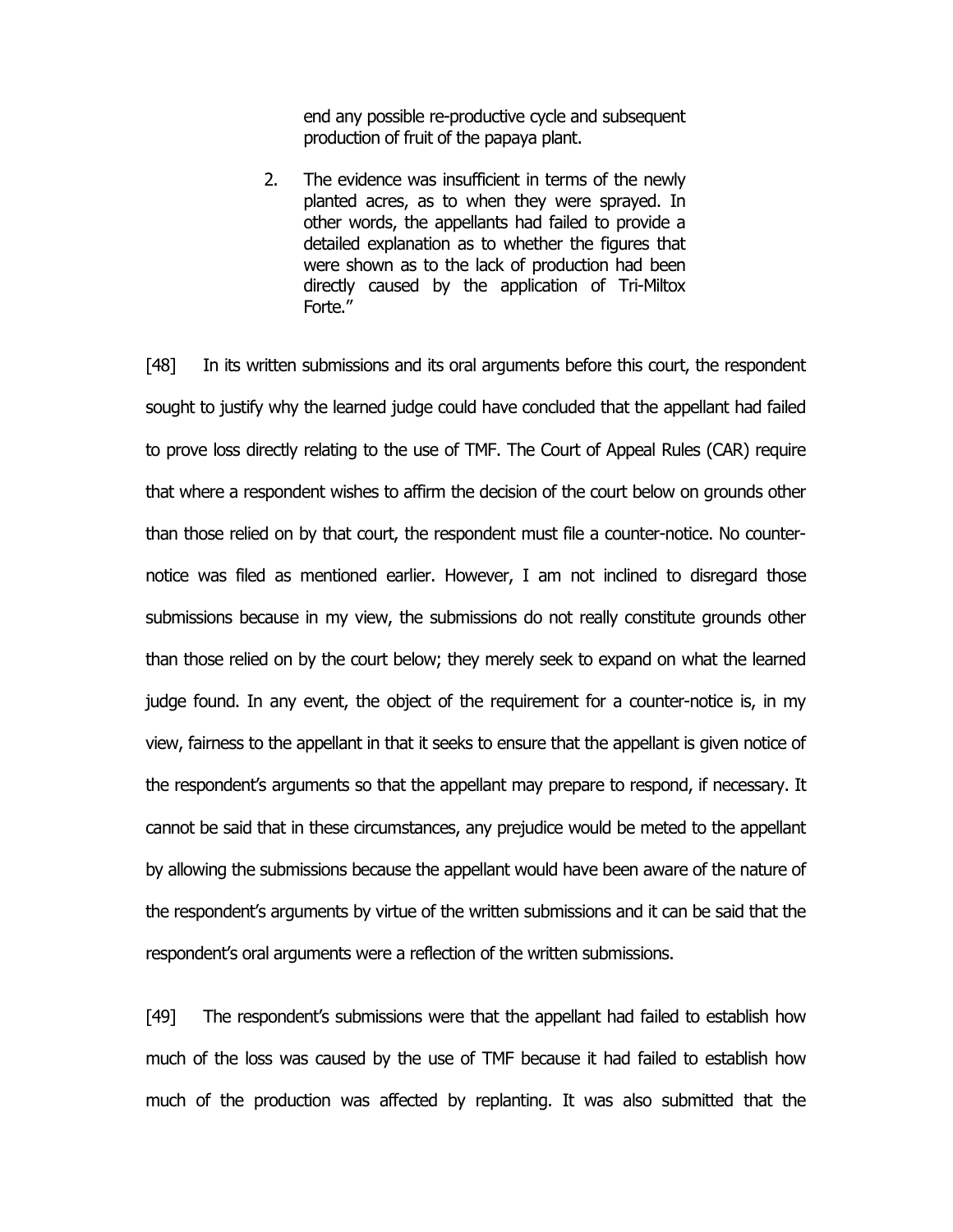"Evaluation of Leaf Analysis" indicated that the levels of other nutrients were at abnormal levels and that there was expert evidence that this could affect production. Further, it was submitted that based on the production chart, there was not sufficient evidence to indicate that loss was as a result of the use of TMF. The chart, it was argued, indicated that there had been a decrease in production during some of the months in 1992 when TMF had not yet been applied and also in the months when the appellant had planted more acreage. The highest yield, it was pointed out, had been in May 1994 after TMF had been applied.

[50] In my view, it can reasonably be said that there would be loss resulting from the use of TMF. This is based on the evidence that TMF when sprayed on flowering papaya plants affected the flowering and eventually the yield. Further, Mr Browne indicated that all the papaya plants, whether they were flowering or not, had been sprayed with the cocktail mixture containing TMF. The expert, Mr McDonald was never asked and he did not volunteer any information about the effect of flowering on the life of the plant. Yet, Mr Hanson, a witness for the respondent, although not an expert, stated during crossexamination that the papaya plant flowered for most of its life and that if a product were detrimental, it would affect the majority of the useful life of the papaya. It seems to me then that based on this evidence, regardless of whether the use of TMF would end the entire life cycle of the papaya plant, it would have affected the yield of the flowering plants. I therefore agree with the appellant that the learned judge in considering the loss suffered by the appellant failed to take into account the period immediately after the application of TMF.

[51] While this evidence is obviously sufficient to establish that the use of TMF would have had a negative impact on the production or yield of the flowering papaya plants, it fell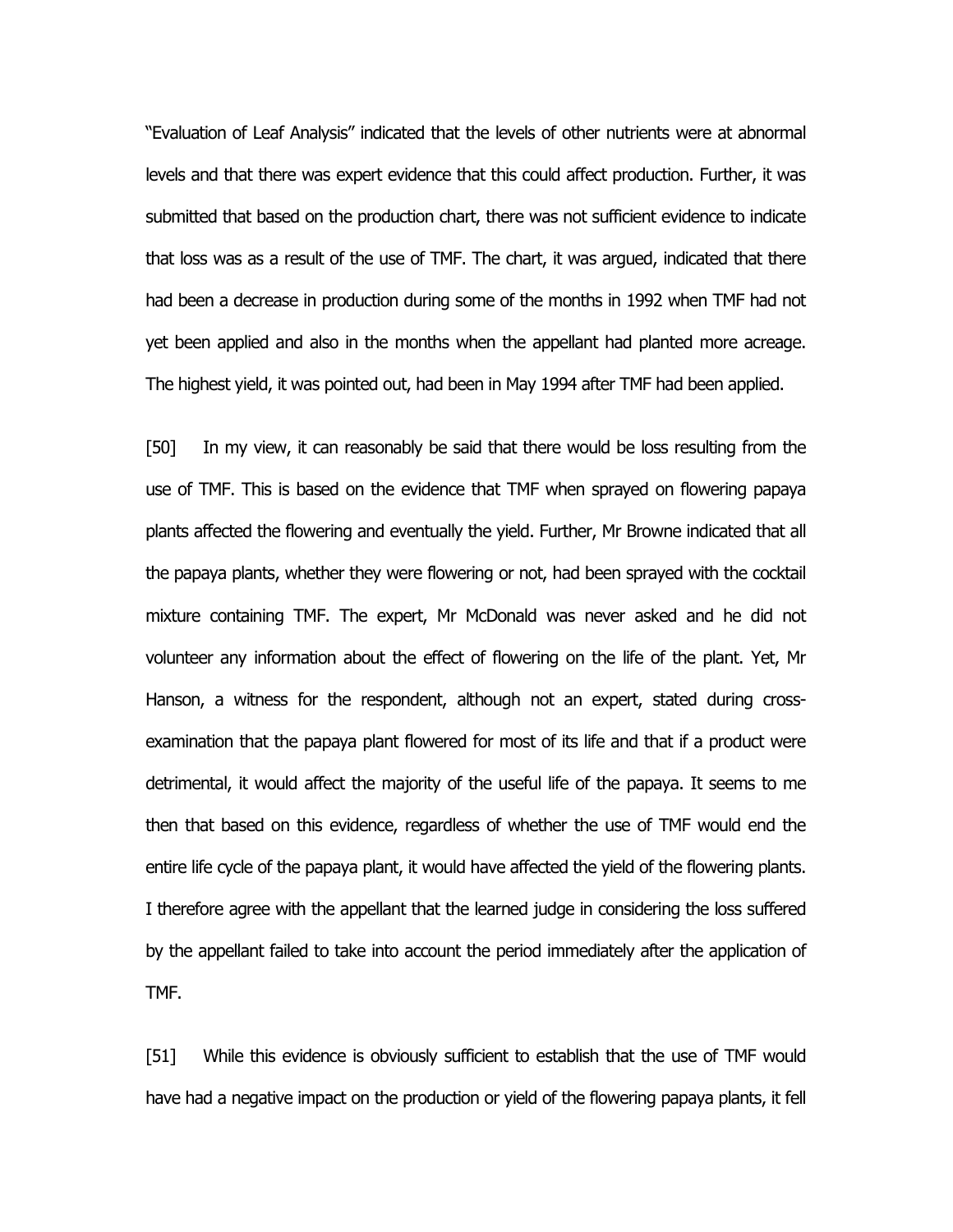short of showing clearly that the total loss in production was attributable only to the use of TMF. It is true that the appellant did adduce evidence as to the decreased levels of production (by way of the production chart). But in light of the other evidence, this, in my view, is insufficient to prove the effect that TMF had on the overall production. This other evidence included the fact that replanting affected the yield. It was Mr Wates' evidence that after two years, papaya plants have to be cut and that when replanting occurs, there is a reduction in the yield. It does not appear that there was any evidence to contradict this as Mr Browne did agree in cross-examination that replanting affected the yield. There was also evidence that the appellant had started growing papayas from 1992. Therefore, it is reasonable to conclude that at the time when TMF was applied to the papaya plants, there would have been replanting which would have resulted in a decrease in production in relation to the acres that were replanted. Mr Browne, in his witness statement, had stated that additional acres had been planted. He also stated that replanting was ongoing, but in cross-examination, he was unable to say how much of the field was affected by replanting. Furthermore, there was evidence that the entire farm had been sprayed with TMF, but Mr Browne was unable to say how many acres of flowering papaya plants TMF had been applied to. Also, there appears to have been no evidence as to the effect of TMF on the papaya plant that was not flowering. The inadequacy of the evidence relating to loss is further borne out by the fact that, as Mr Manning has submitted, the production chart actually showed levels of decreased production during some of the months before TMF was applied to the plants. In light of the foregoing, it can be said that even though the production chart clearly showed that there was a decline in production, there were other factors that would have influenced the loss. I am therefore inclined to agree with the learned judge's finding that the appellant had failed to prove how much of the loss in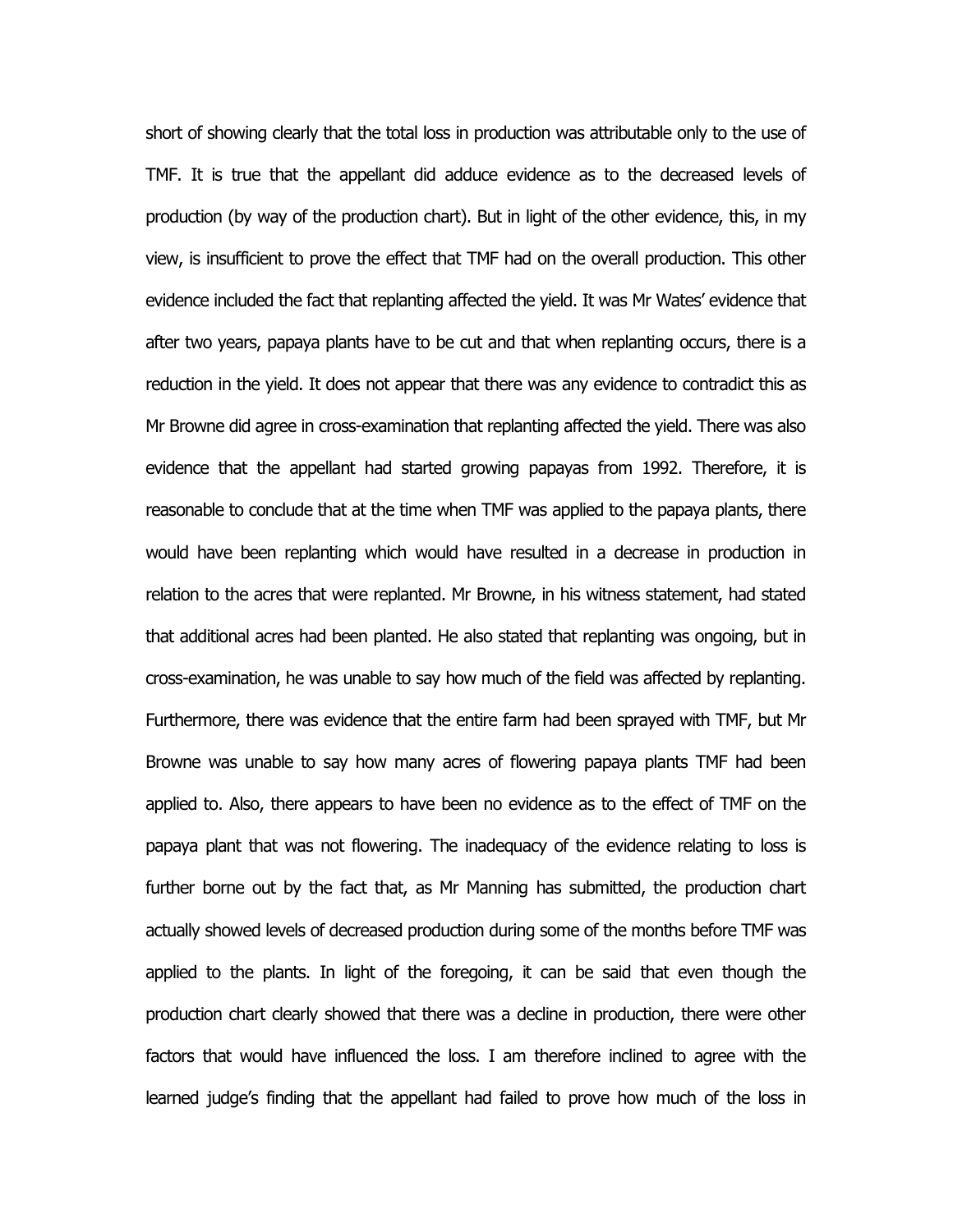production was as a consequence of the use of TMF.

[52] In reaching this conclusion, I have not lost sight of the fact that the appellant satisfied the threshold of establishing that loss was occasioned by the use of TMF. The learned judge having found that there was not sufficient evidence to indicate that the losses that the appellant had suffered were caused by the use of TMF, he dismissed the claim in relation to liability and did not proceed to assess damages. Liability and loss having been established, damages must be assessed.

#### **Conclusion**

[53] I have come to the conclusion that if one applies the tests which have been established in the recent authorities, the existence of a duty of care has been made out. In reaching this conclusion I have taken into account the four propositions set out in Lord Oliver's speech in the **Caparo Industries** case, and have examined the facts by reference to the headings which I have mentioned earlier. I have also had regard to the concepts of foreseeability, proximity and fairness. I would therefore allow the appeal and set aside the judgment of the learned judge. As the assessment of damages requires findings of fact to be made, I would remit the matter to the Supreme Court for the learned judge to assess damages based on the evidence that was before him.

#### PHILLIPS JA

[54] I have read in draft the judgment of my brother Harrison JA and agree with his reasoning and conclusion. There is nothing that I wish to add.